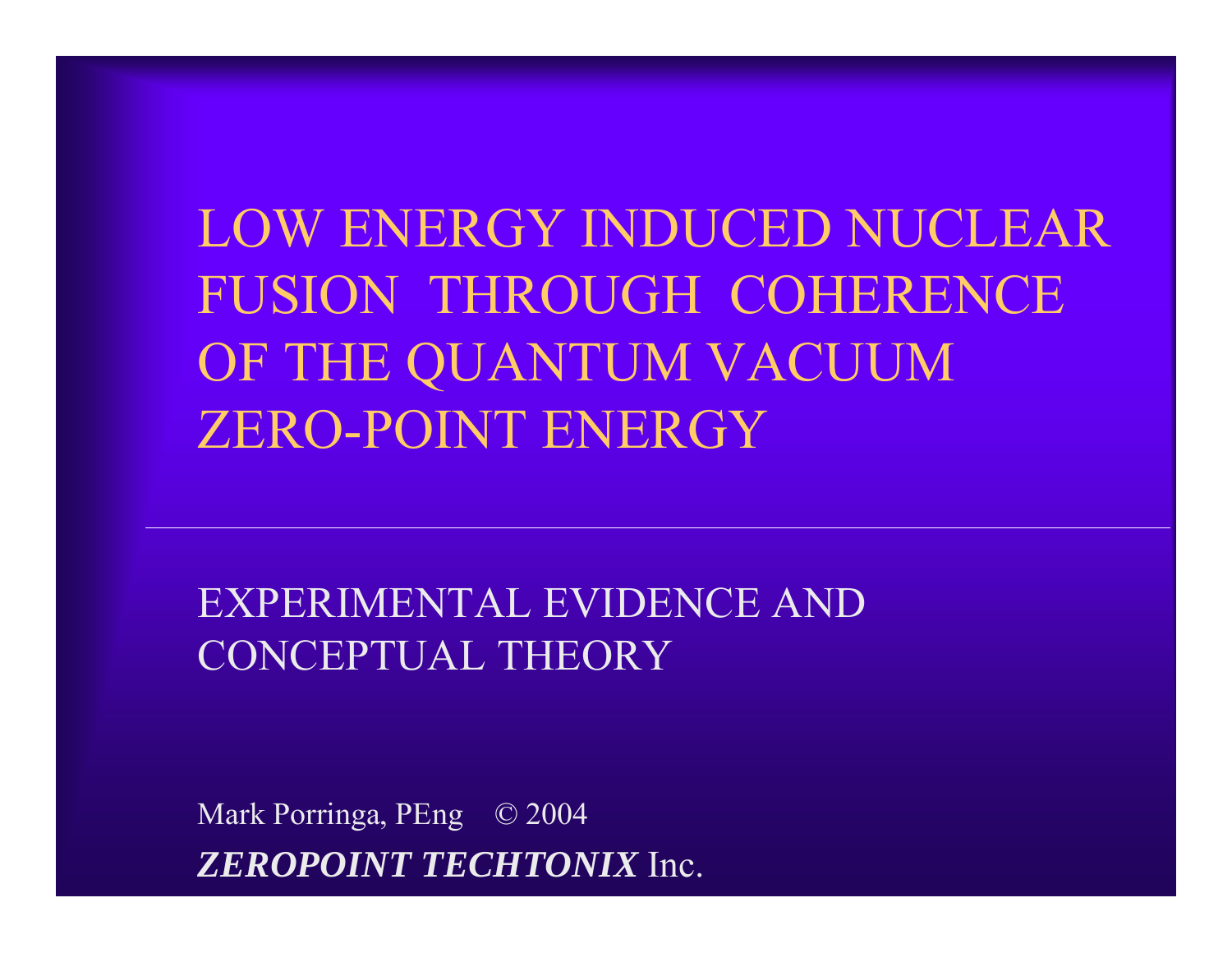## **Objectives**

- ♦ Intro to Carbon Arc in Water experiments
- ♦ Theoretical background
- ♦ Experimental apparatus & Results
- ♦ Conceptual Fusion Theory
- ♦ Conclusions & Recommendations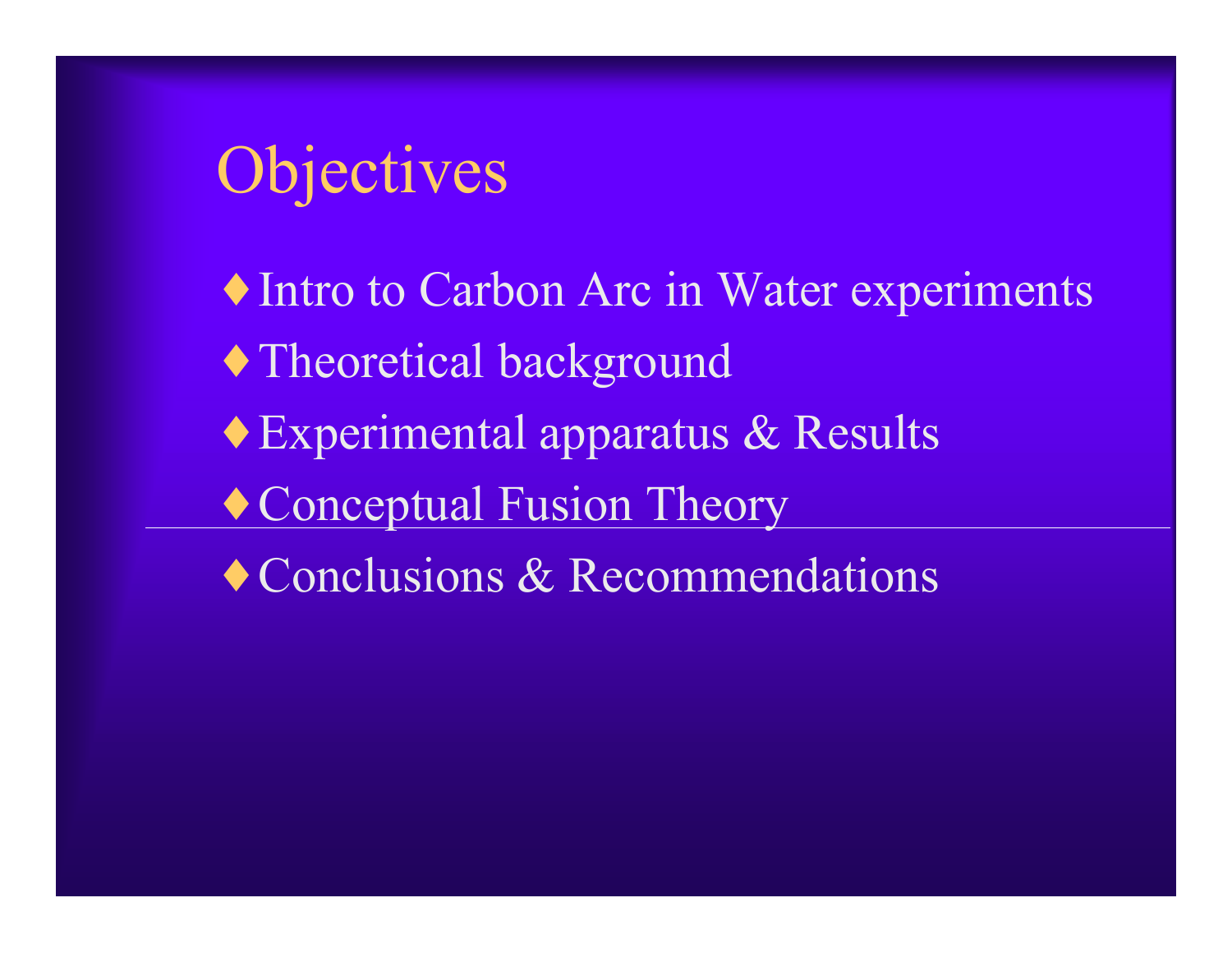#### Introduction

♦ Carbon Arc in water experiment replications

- ñTexas A & M, J. Bockris
- ñBARC, M. Singh
- ñTESRE, R. Monti
- **marcona** EW Institute, G. Oshawa
- ♦ Anomalous presence of Iron and other metals
	- ñToo high for contamination or impurities
- ♦ Excess heating of cell over input power  $-$  COP  $> 1$
- ♦ Related experiments
	- ñSONOFUSION, ORNL, R. Teliyarkhan, 2002
	- ñ Deuterium Fusion in Acetone driven by Ultrasonic waves > Sonoluminescence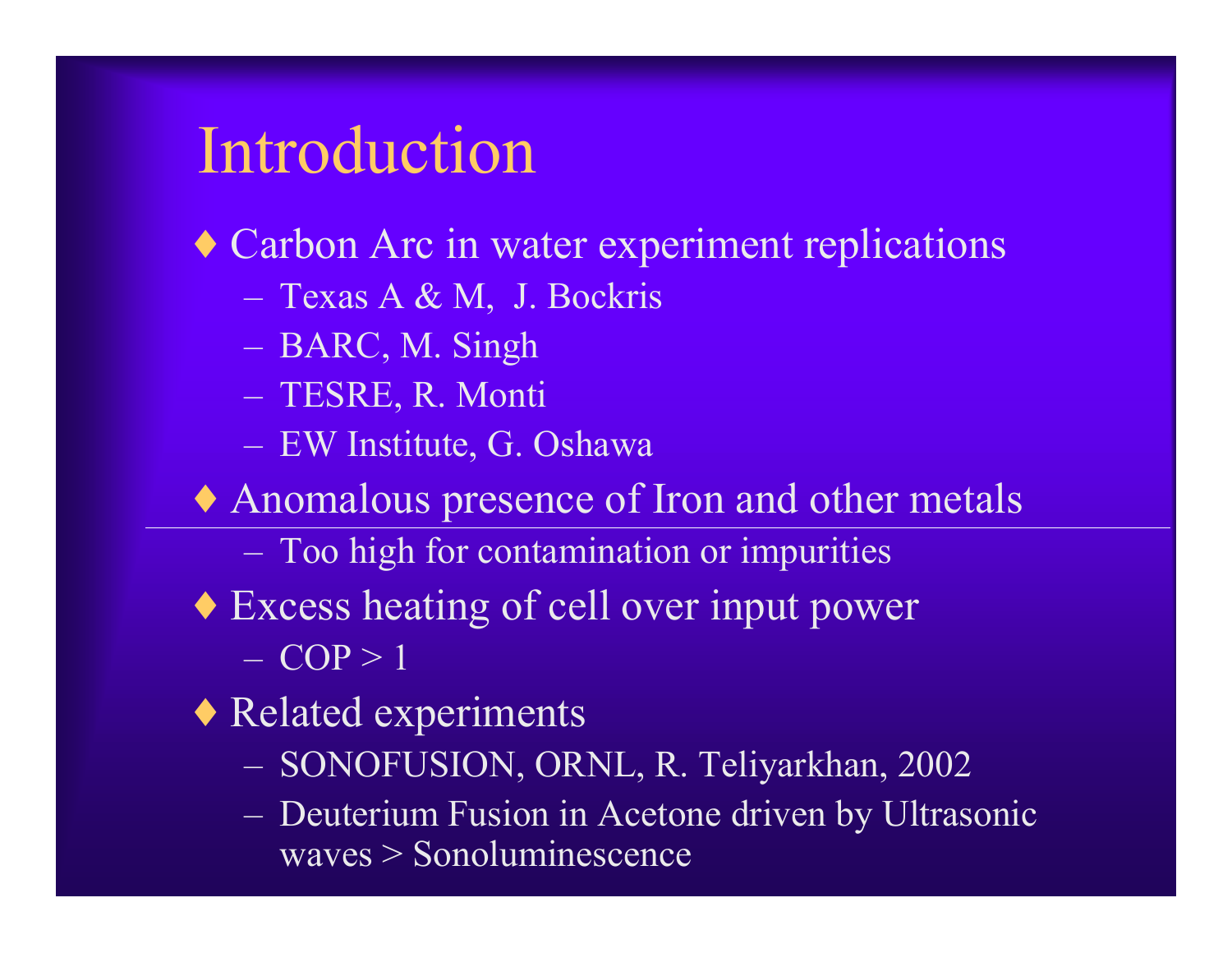#### Theoretical Background

- ♦ Zero-Point Energy (ZPE) of Quantum Vacuum Fluctuations
- ♦ Casimir Effect from Coherence of ZPE
- ♦ Casimir Effect in Sonoluminescence
- ♦ In Condensed Charge / Electron Clusters
- ♦ In Cavity Quantum Electrodynamics (QED)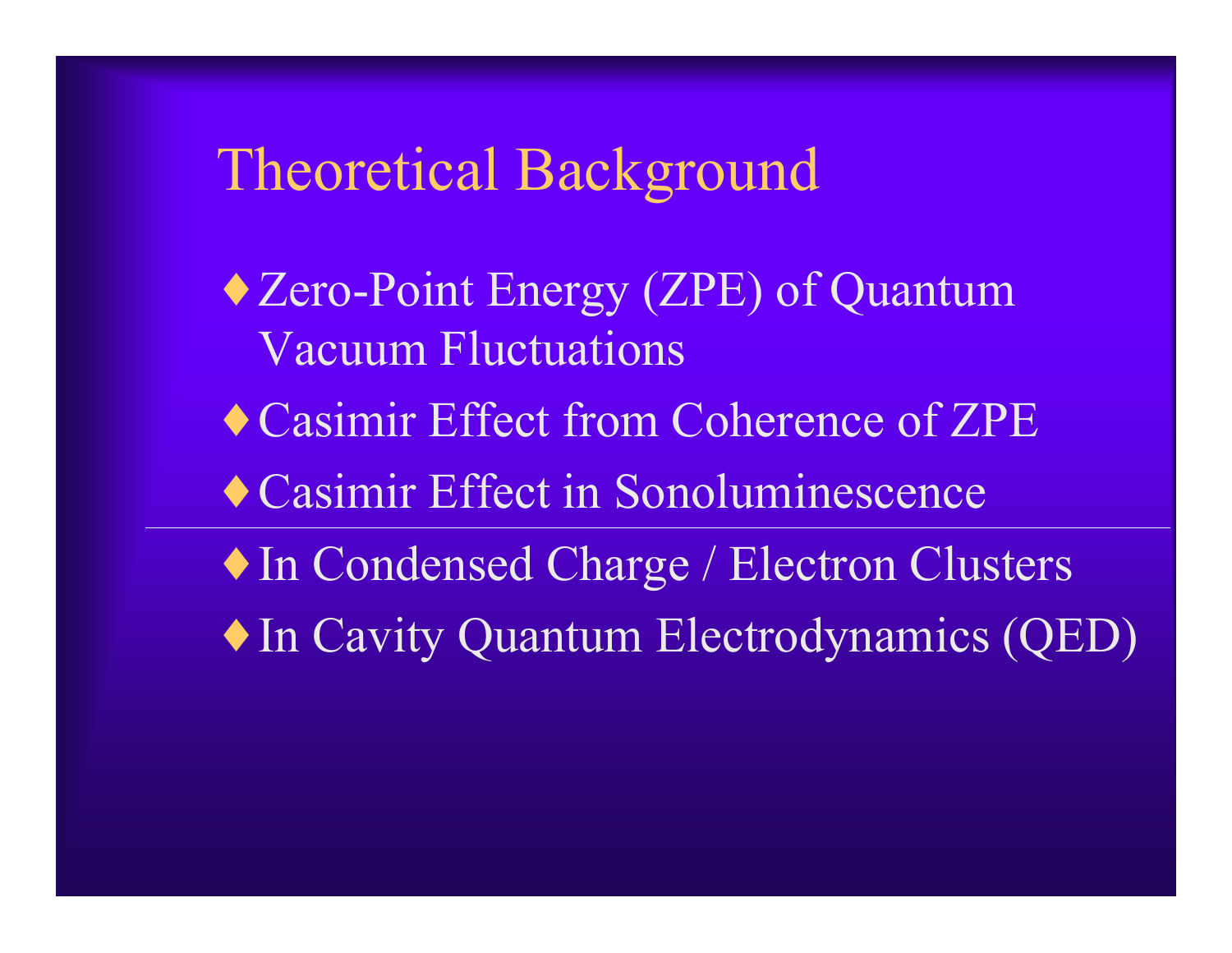## Zero-Point Energy, ZPE

- ♦ Residual, Incoherent background energy of Space
	- **market** Quantum Vacuum Fluctuations
- ◆ Persists even in cold, hard vacuum > Zero-Point
	- ñIsotropic, random, homogenous, ubiquitous
- ♦ Responsible for Quantum jitter at absolute zero
	- Zero net effect at macro scale of bulk matter
- ◆ Predicted by Quantum Field theory
	- **market** Empirical Data and Observations came later
- $\triangle$  Must be Accounted for in the math of QM  $>$  Lamb shift
- $\blacklozenge$  Theoretically up to Planck Frequency (v=10<sup>44</sup> s<sup>-1</sup>,  $\lambda$  =10<sup>-32</sup> m)
	- Derived from Planck's constant
- Extremely high energy density
	- Sum of all frequency Modes and Directions
	- **market** Energy per photon is proportional to Frequency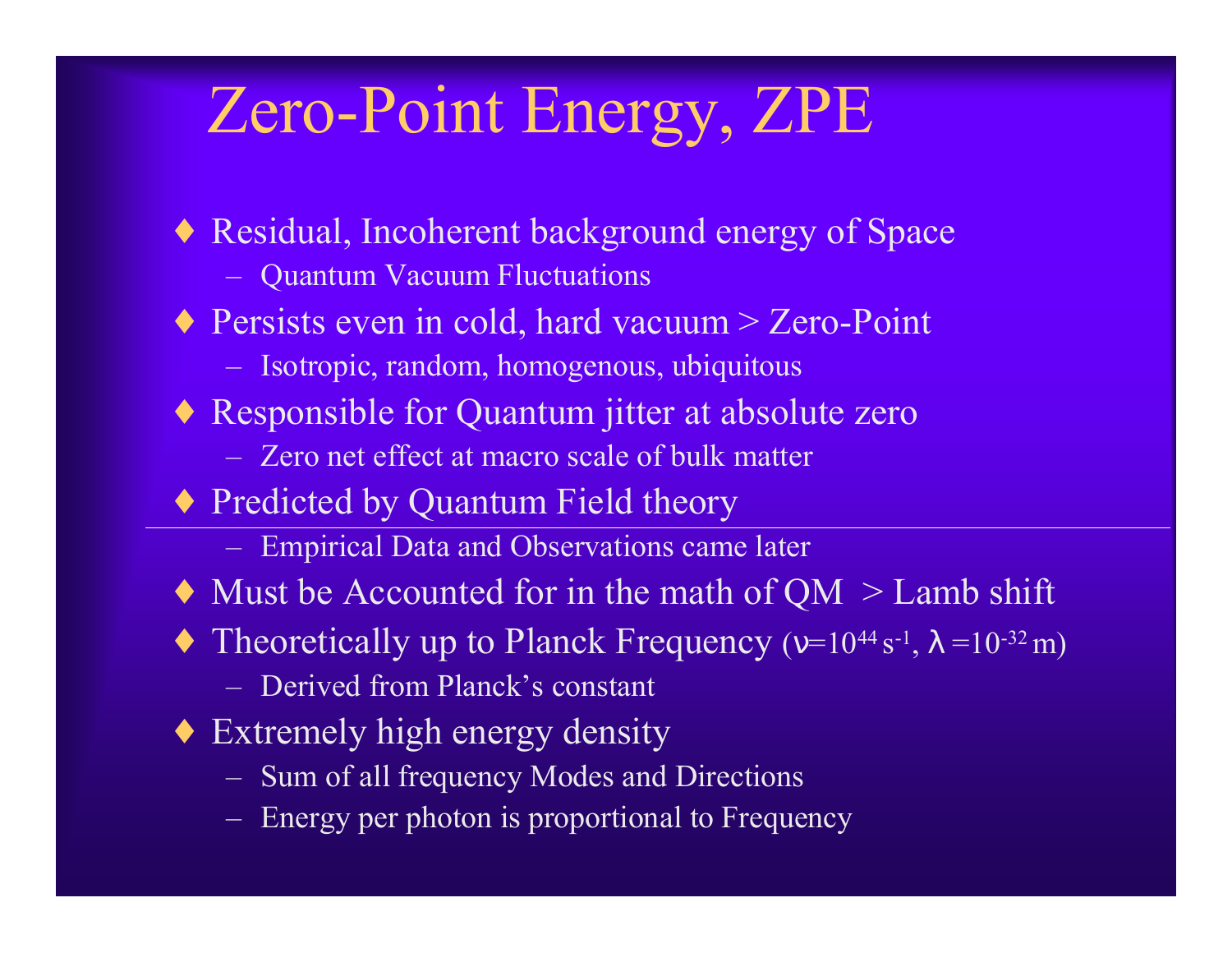## Zero-Point Energy (Cont'd)

- ♦ Non Hertzian, Longitudinal scalar waves
	- **marcona** No Transverse EM Field Vectors > one dimensional "tempic" wave
	- ñField Oscillation and propagation along same axis
	- Like Sound waves (compression/rarefaction wave)
- ♦ Largely unobservable with existing technology/instruments
	- Electrons do not respond/oscillate above  $\sim 10^{22}$  Hz
	- **market** Little spacial effect from single dimension wave
- ♦ Detection requires *Coherence* of Random energy

Best prospect is the CASIMIR Effect



 $\blacktriangleright$  ZPE extends way beyond known EM spectrum

 $\triangleright$  f >>> 10<sup>22</sup> Hz (hard gamma rays)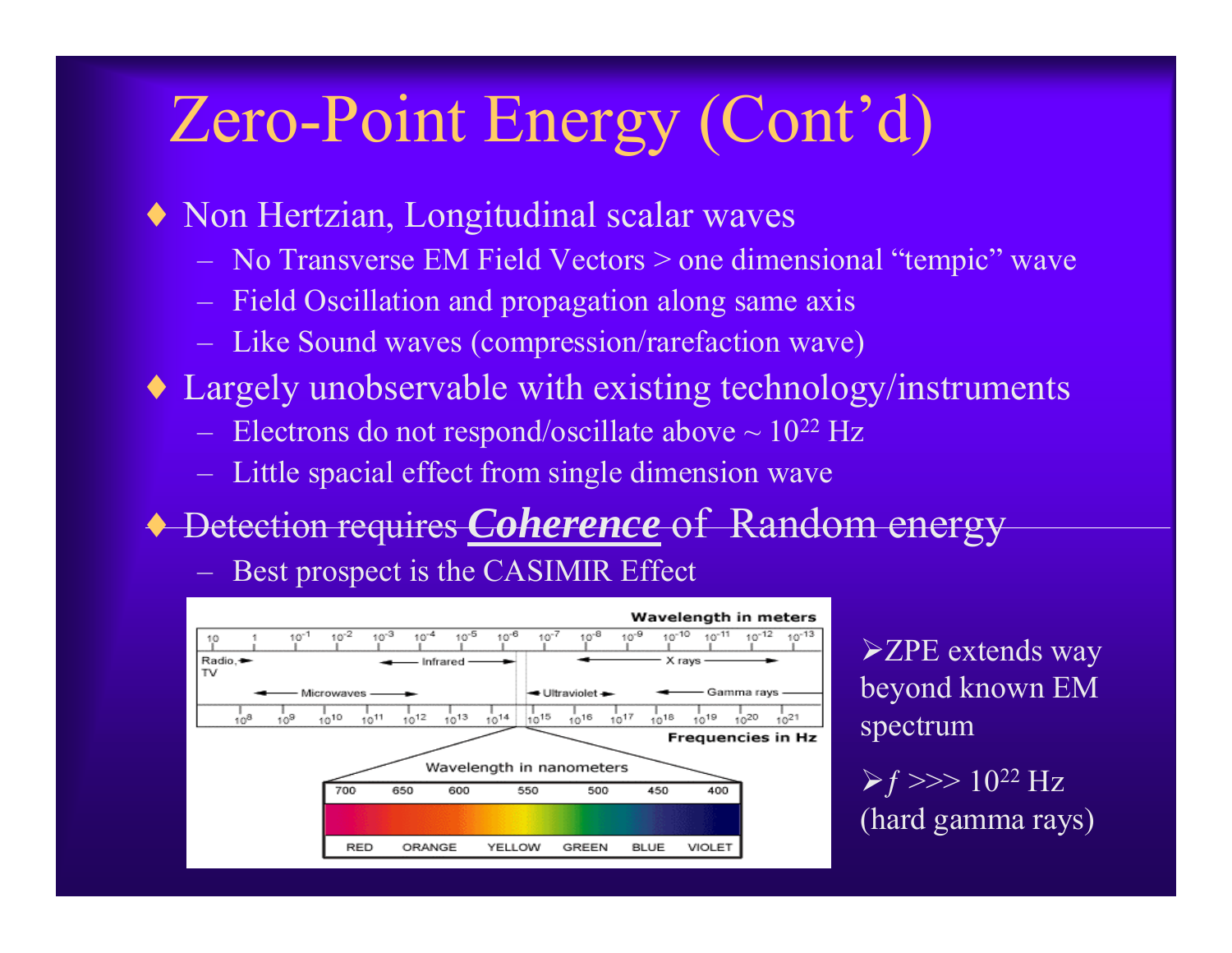## Casimir Effect

♦ Metallic or Dielectric plates forced together in vacuum



- ♦Theorized by H. Casimir on the basis of QT, 1948
- ♦Based in the *coherence* of Zero-Point Energy
- ♦• Casimir Force,  $Fc = \pi^2 hcA / 240d$  $^{4} > P_c = F_c / A$
- ♦Verified Experimentally, Sparnaay, 1958
- ♦Measured down to 0.1 microns (10<sup>-7</sup> m), Mohideen, 1998
- ♦At 10-<sup>8</sup> m translates to a pressure of 1 atm or 100 kPa
- ♦ $\triangle$  At the Atomic dimension of 10<sup>-9</sup> to 10<sup>-10</sup> m  $> 10^6$  to 10<sup>10</sup> kPa
- ♦Atomic Bonds?
- ♦At the Nuclear dimension of  $10^{-15}$  m  $> 10^{30}$  kPa
- ♦ Nuclear Bonds? > Strong Force!
	- ñExternal pressure not internal attraction "gluons"
- ♦Absolute Photon pressure in vacuum may be above  $10^{30}$  kPa!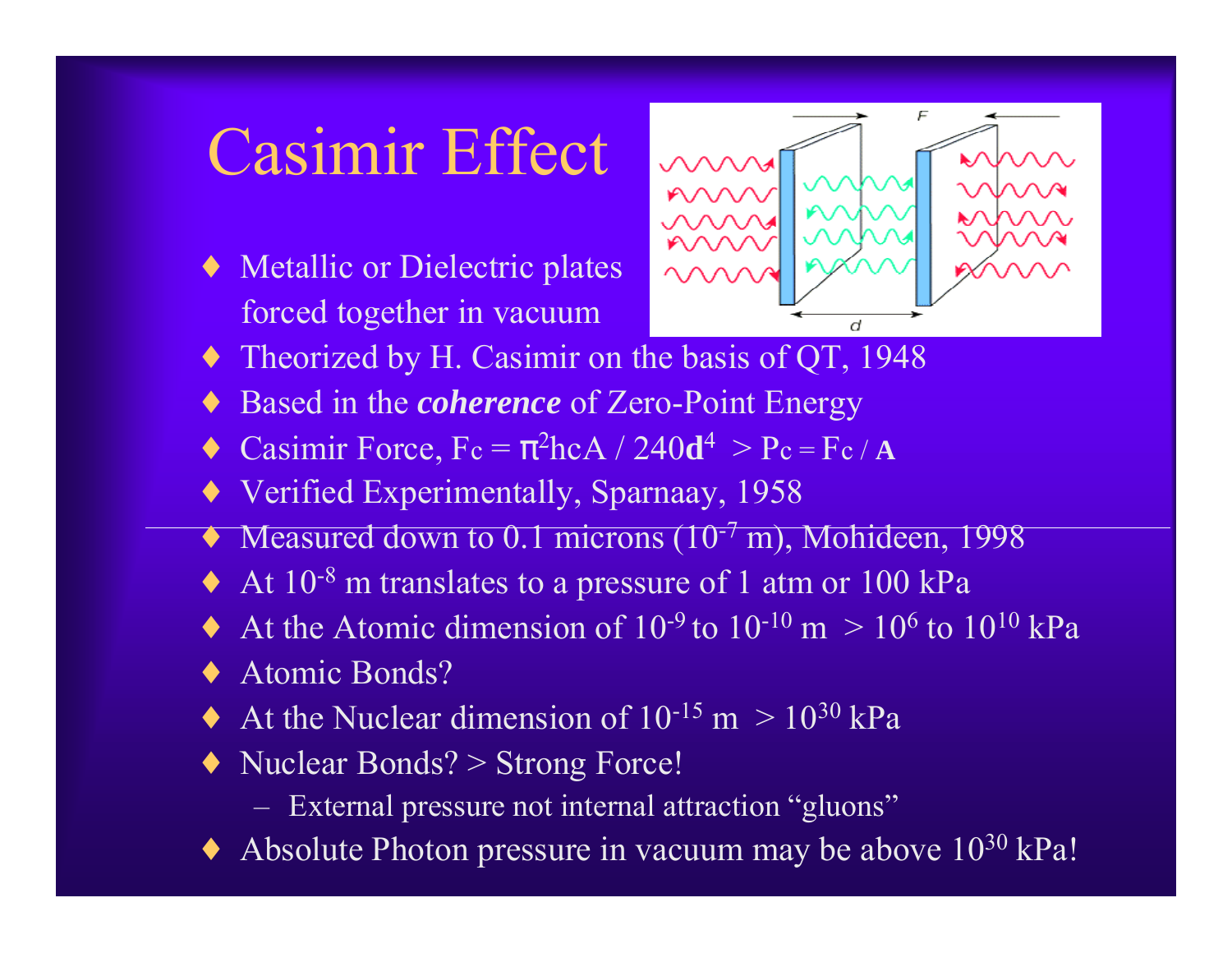#### Sonoluminescence

- ♦ High intensity picosecond light pulses from cavitation bubble collapse in dielectric fluids
- ♦ Driven by Ultrasonic waves
- ♦ Temperatures exceeding 10 6 Kelvin
- ♦ Responsible for Cavitation damage in Pumps
- ♦ Special case of Casimir effect
- ♦ Dielectric bubble wall replaces metal plates
- ♦ Based in *Coherence* of ZPE
- ♦ Sonofusion at ORNL, DD fusion in Acetone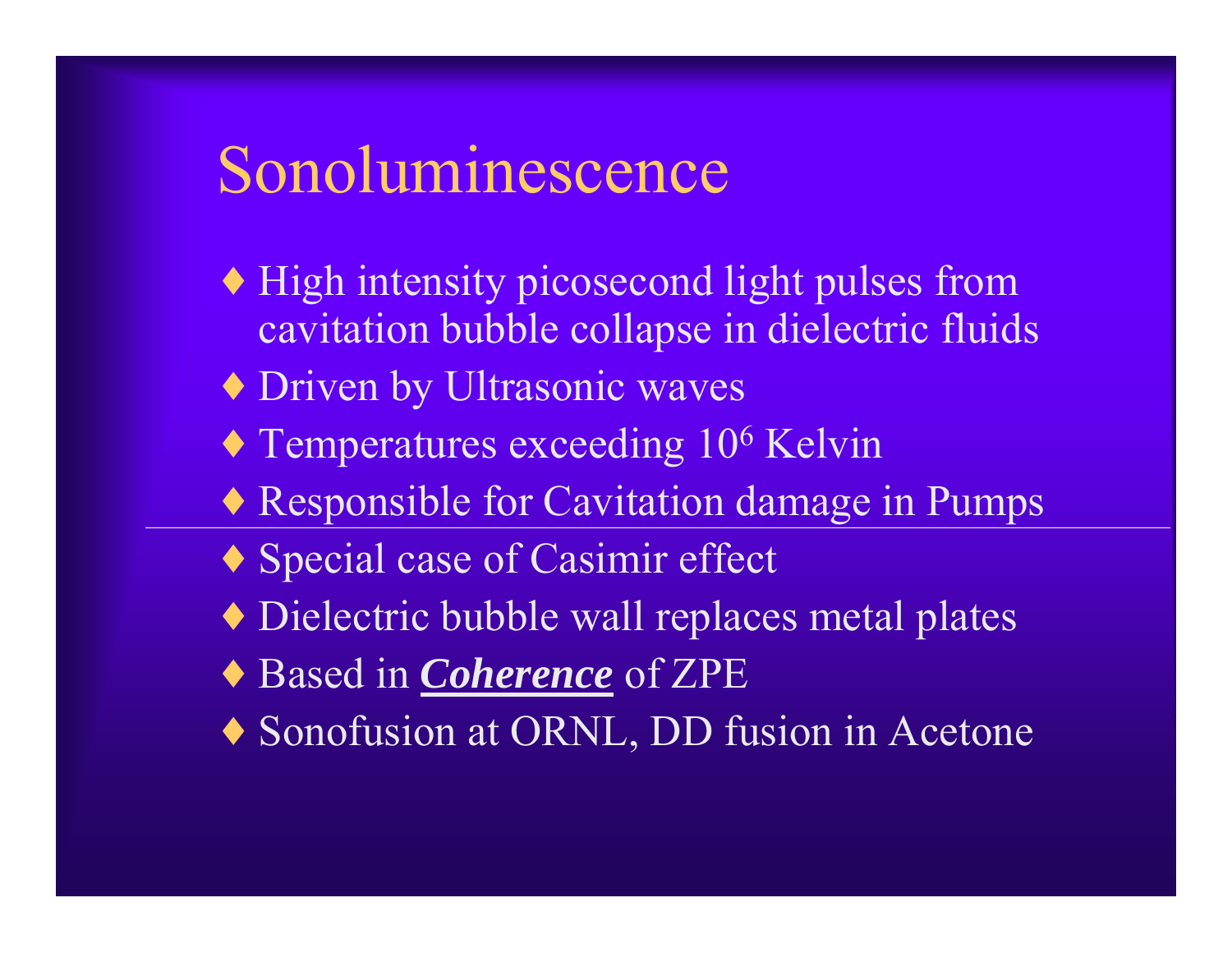## High Density Electron Clusters

- ♦ Deals with collapse of electron plasmas above a critical flux density  $>$  K. Shoulders
- Forms high density cluster referred to as an EV **marcona** EV > Electron Valudum (Large Electron)
- $\triangle$  EV consists of up to  $10^{11}$  electrons!
- ♦ About 1 micron in diameter
- ♦ Existence contrary to expectations
	- ñMutual Coulomb repulsion should prevent formation?
- ♦ EV Clusters invariable contain a relatively small number of Ions (>10 6 )
- ♦ Another special case of the Casimir effect
- ♦ Electron Cloud replaces metal plates
- ♦ Based in ZPE *Coherence*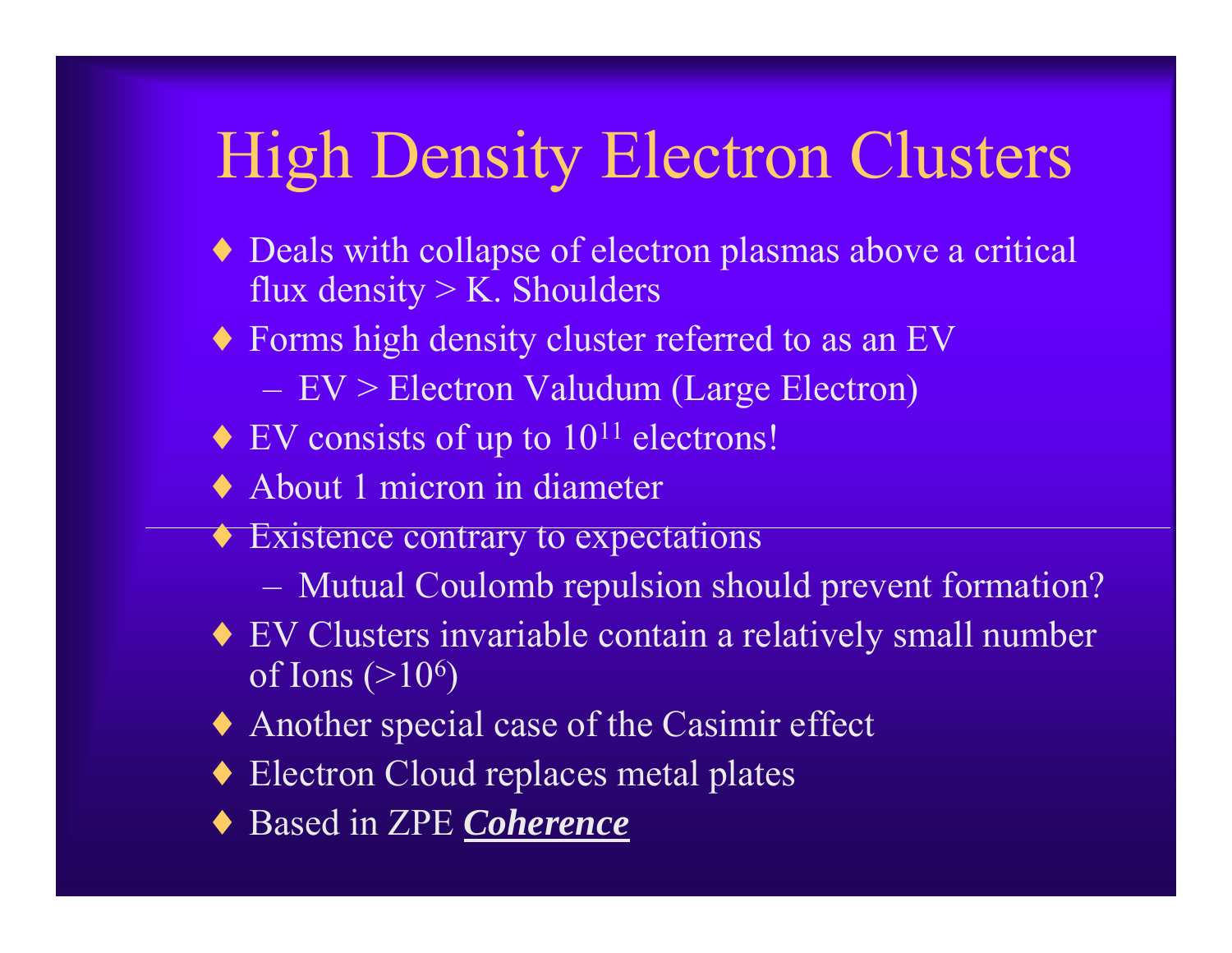## Cavity

- ♦ Deals with behaviour of excited atoms within micron sized Metallic/Dielectric cavities
- ♦ Application of Casimir Effect



- ♦ Excited Atoms within cannot radiate or receive certain wavelengths from vacuum, ZPE
- ♦ Spontaneous emission time increased / decreased
- ♦ Shielding out of longer wavelengths of ZPE
- ♦ Extrapolation to nuclear / sub-atomic level likely
- ♦ Spontaneous processes of Nucleus may be altered
	- ñHigh states of ionization known to reduce half-life
	- ñRadioactive decay  $(\alpha, \beta, \gamma, n)$  and Fission changed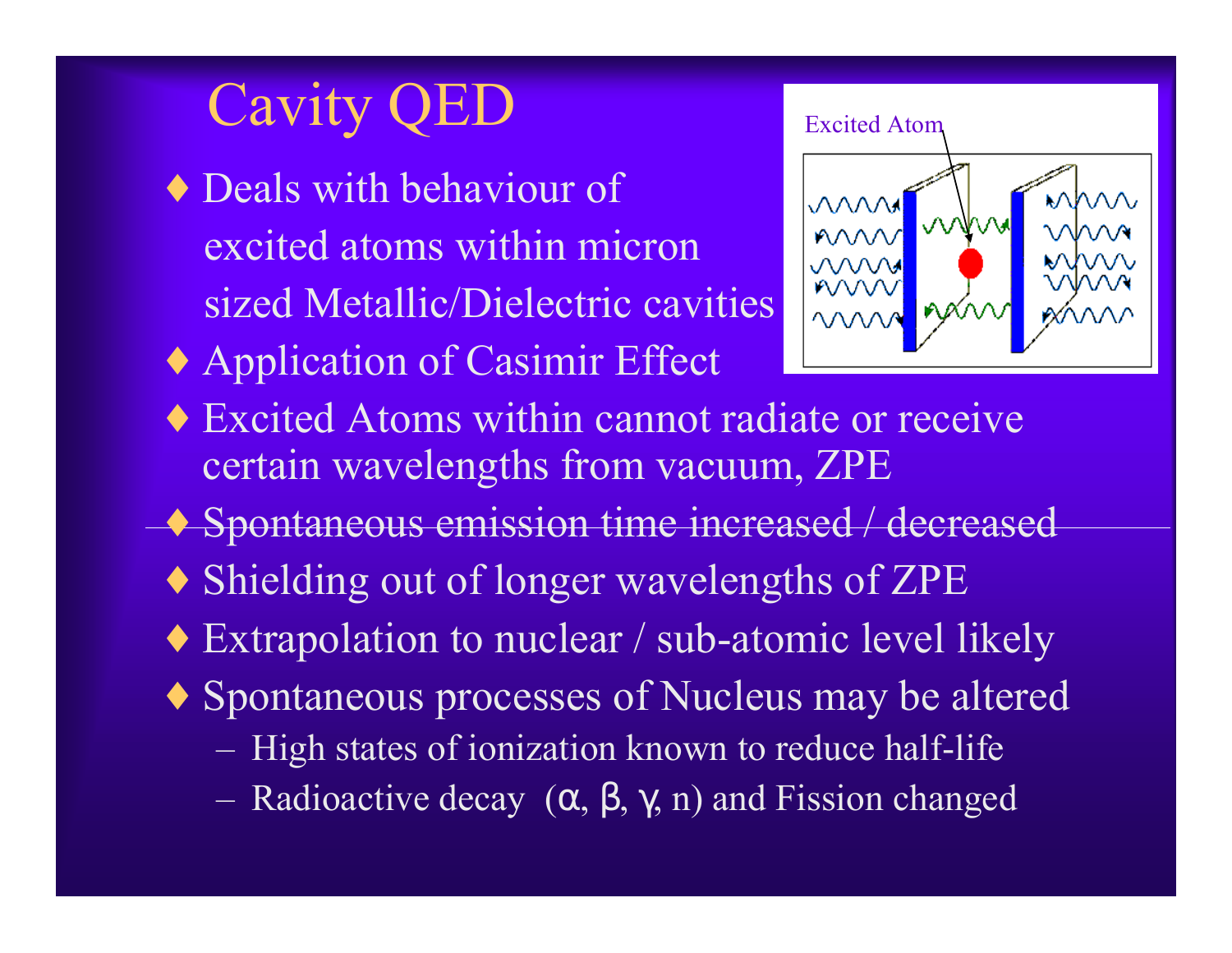# Simple Experimental Apparatus

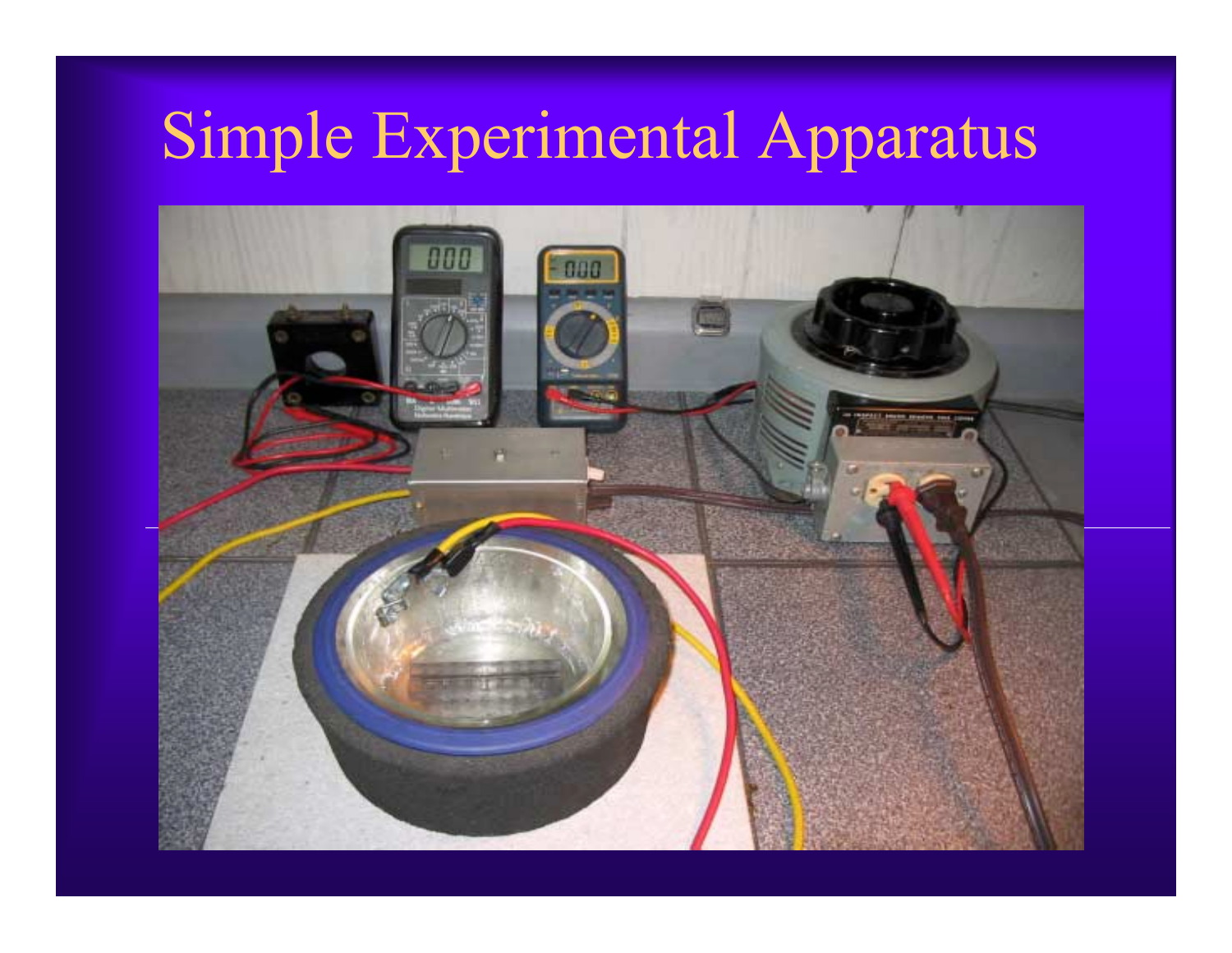### Graphite Electrodes

- ♦ Ultra Pure Graphite
- ◆ Certified 99.99995 %
- ♦ For Gold Assays
- ♦ DC Arc Spectroscopy
- ♦ Manufactured by ULTRA CARBON
- ♦ Electrodes and Pellets

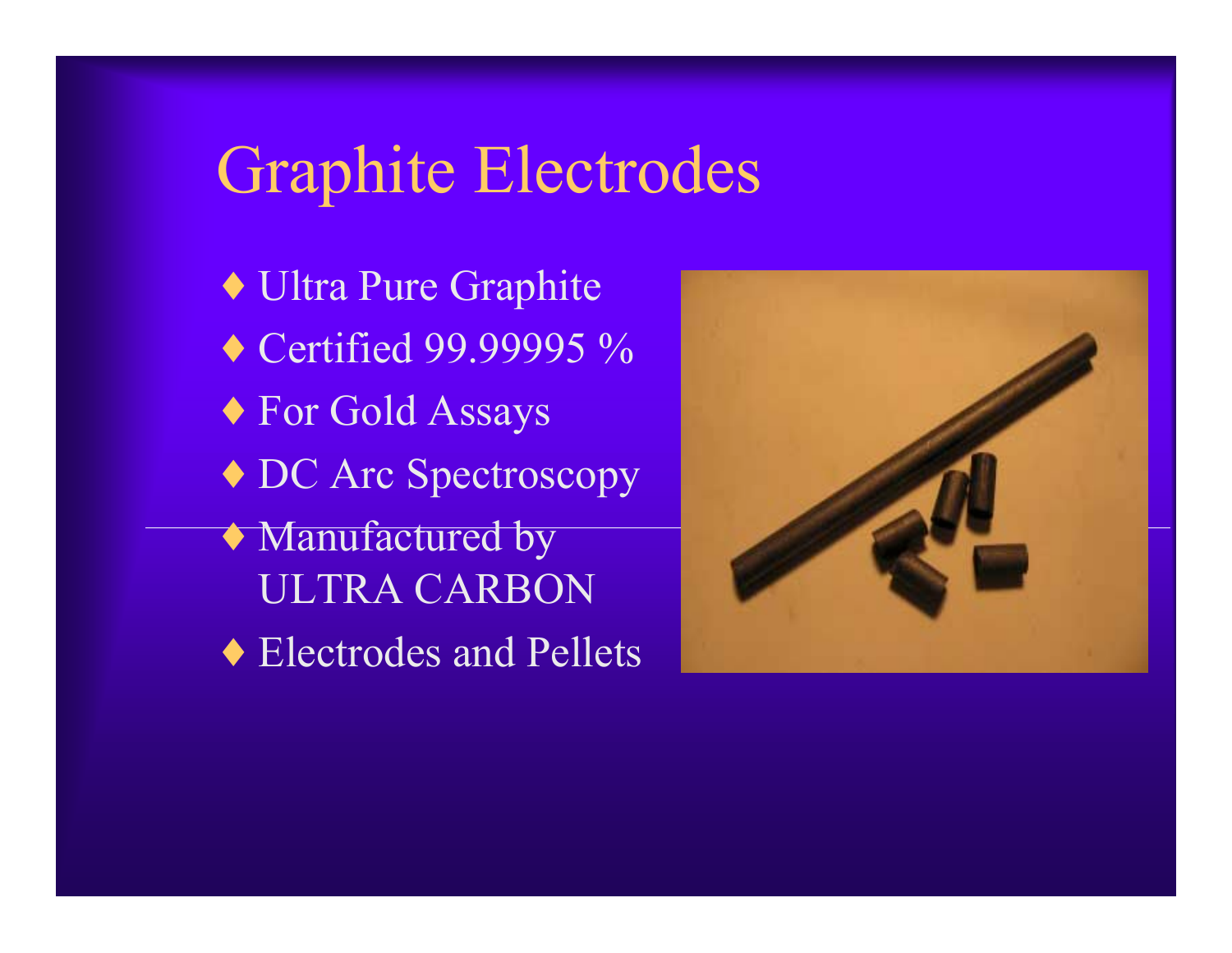#### Graphite Pellet Holders

- ♦ Series discharge for faster production of carbon residue
	- **market**  Single discharge also works
- ♦ Stable materials used
	- **marcona**  Fused Quartz tube (99.9 % Silica)
	- ñ Ceramic Glass
	- Plexiglas
- ♦ Fluted or Milled for circulation of water and gasses



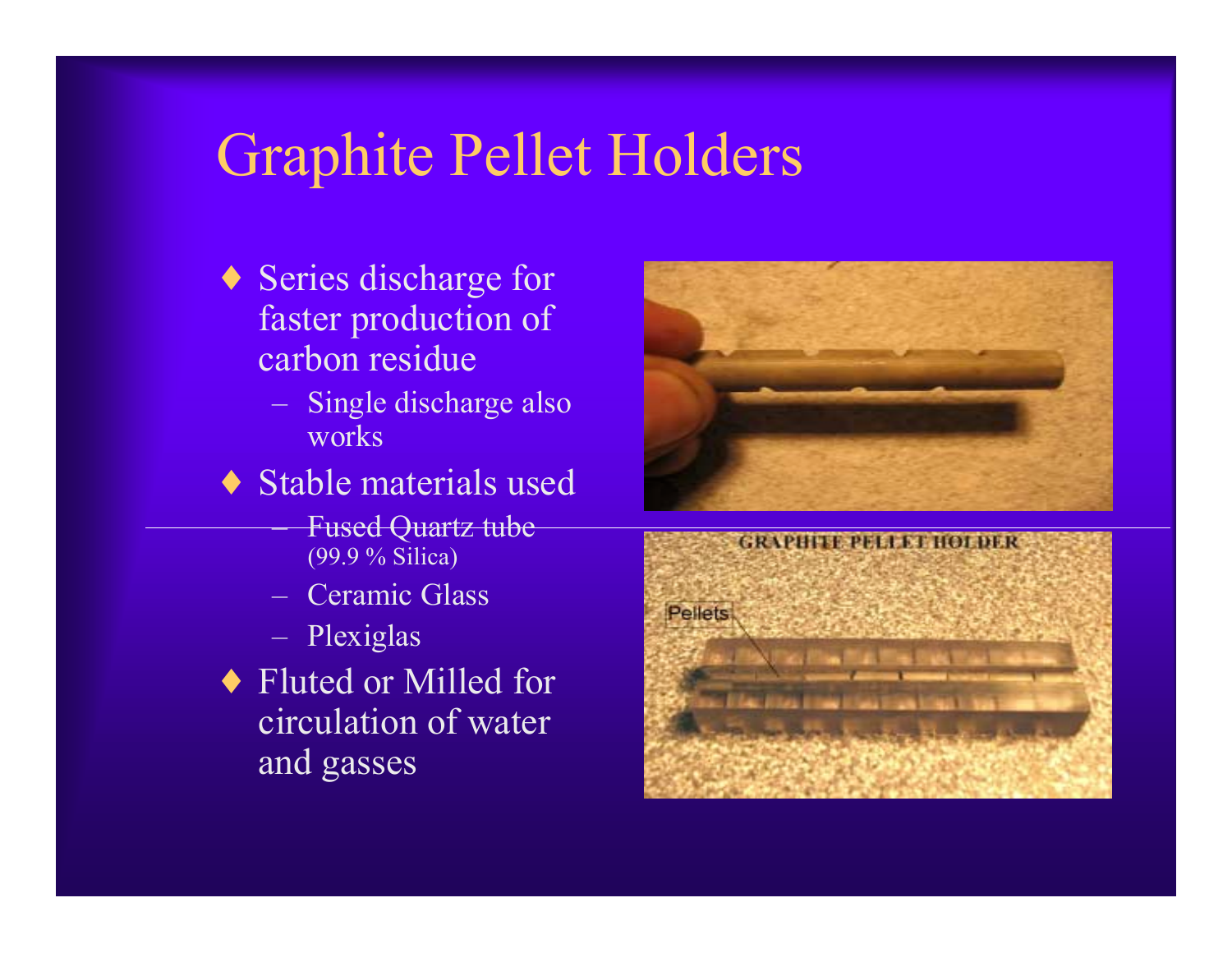#### Water Properties

♦ Ultra pure

- ♦ Reagent grade
- ♦ Double distilled
- $\blacklozenge$  Deionized to  $\lt 1$  µmho
- Micro filtered to 0.5 microns
- $\triangle$  Certified analysis  $\leq$  1 ppm total impurities
- ◆ 0.5 to 1.0 Liter used per run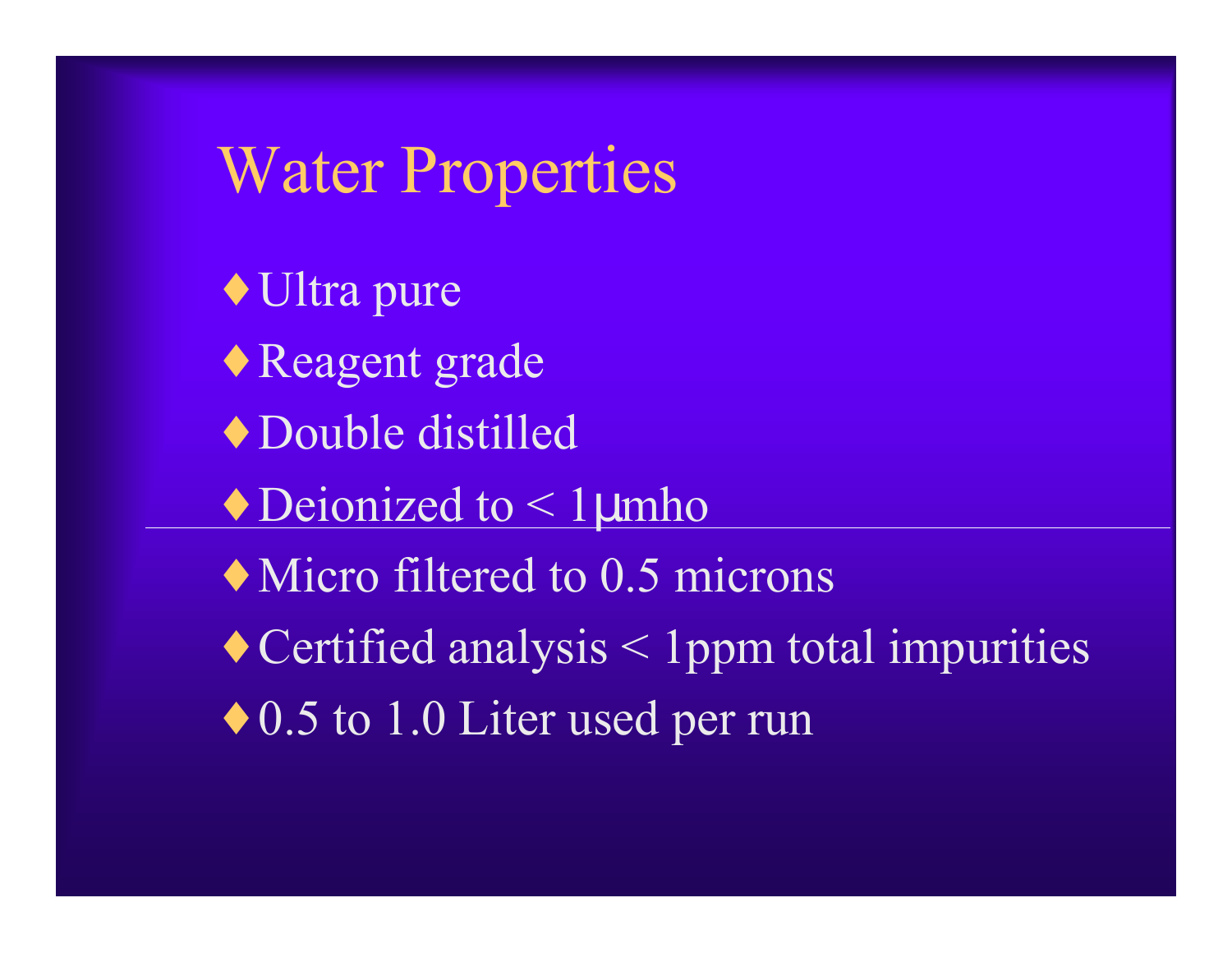#### Procedure

- ◆ Pulsed DC at 120 Hz
- $\triangle$  Up to 10 arcs in series >1000 arcs/sec
- $\triangle$  8 Volts rms per arc  $>$  5 Amps
- ♦ Light contact to avoid short circuit current
- One hour elapsed arcing time
- $\triangle$  Yields  $\sim$  0.5 g of carbon residue for analysis
- ♦ Rough Calorimetry comparing input power to cell heating
- ♦ Monitor for Radioactivity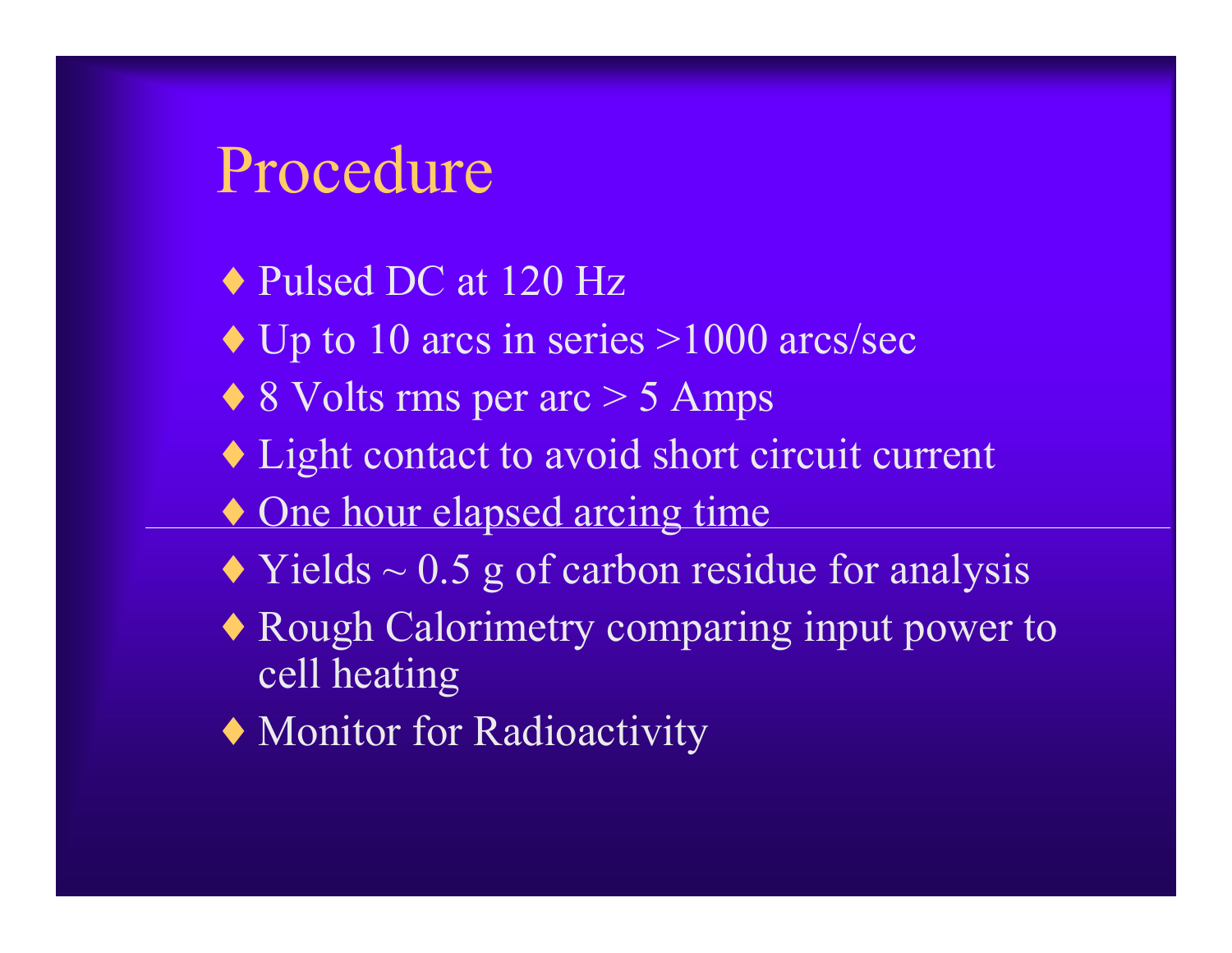# Carbon Arcing Process

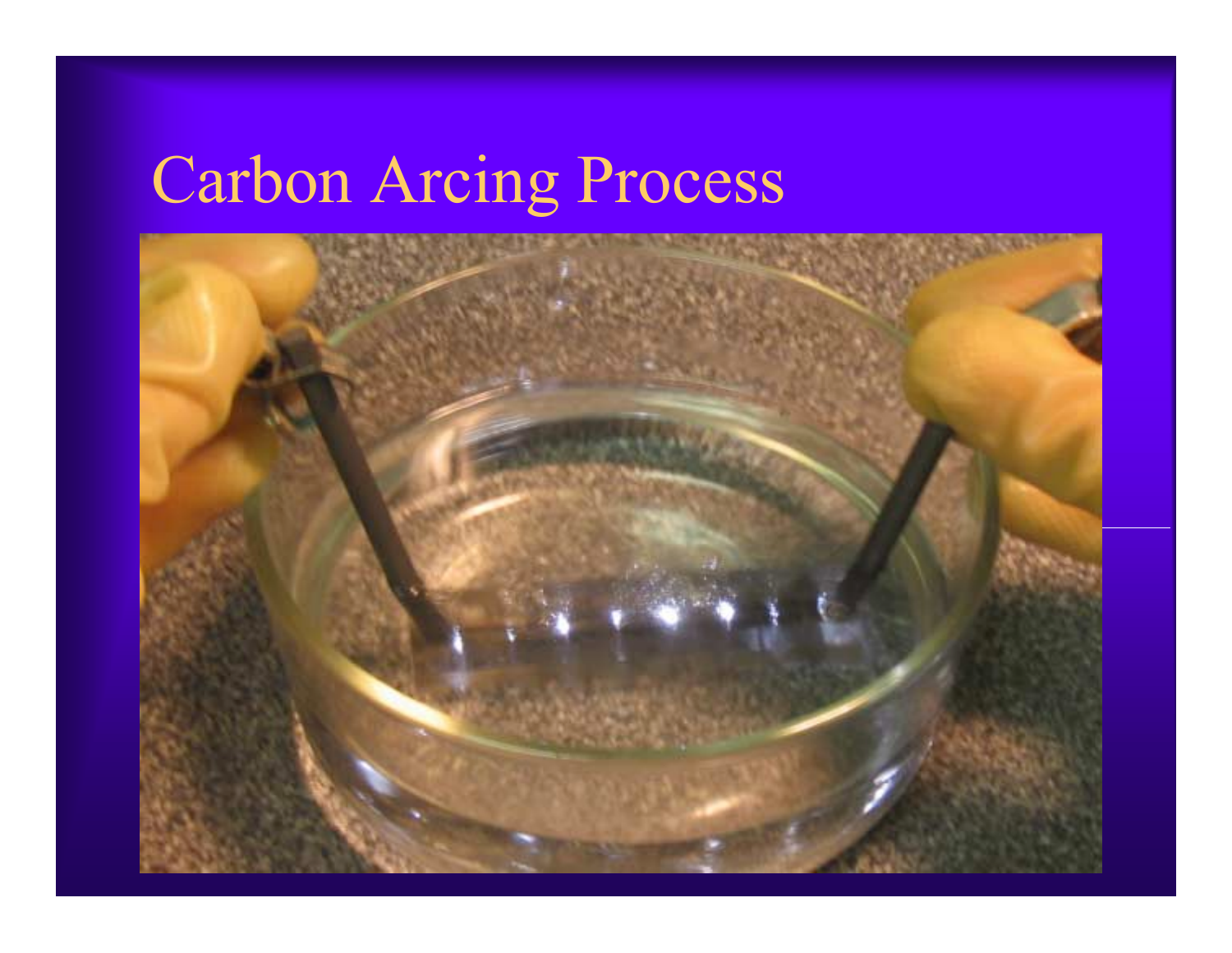### **Observations**

- ♦ Plasma discharge, with broadband RF Noise
- ♦ Electrode consumption > carbon residue
	- ñPrimarily at Anode ends
- $\triangle$  Electrolysis > Oxygen and Hydrogen
- ♦ Other Gasses produced or present ñCO, CO 2, O 3, N 2, etc.
- ♦ Slight Sulfur odour
- No radiation detected (or expected)

 $-\alpha$ , β, γ, η $_{?}$ 

- Excess heat energy
- ♦ Metals produced
	- Analysis using ICP-AES, performed by SRC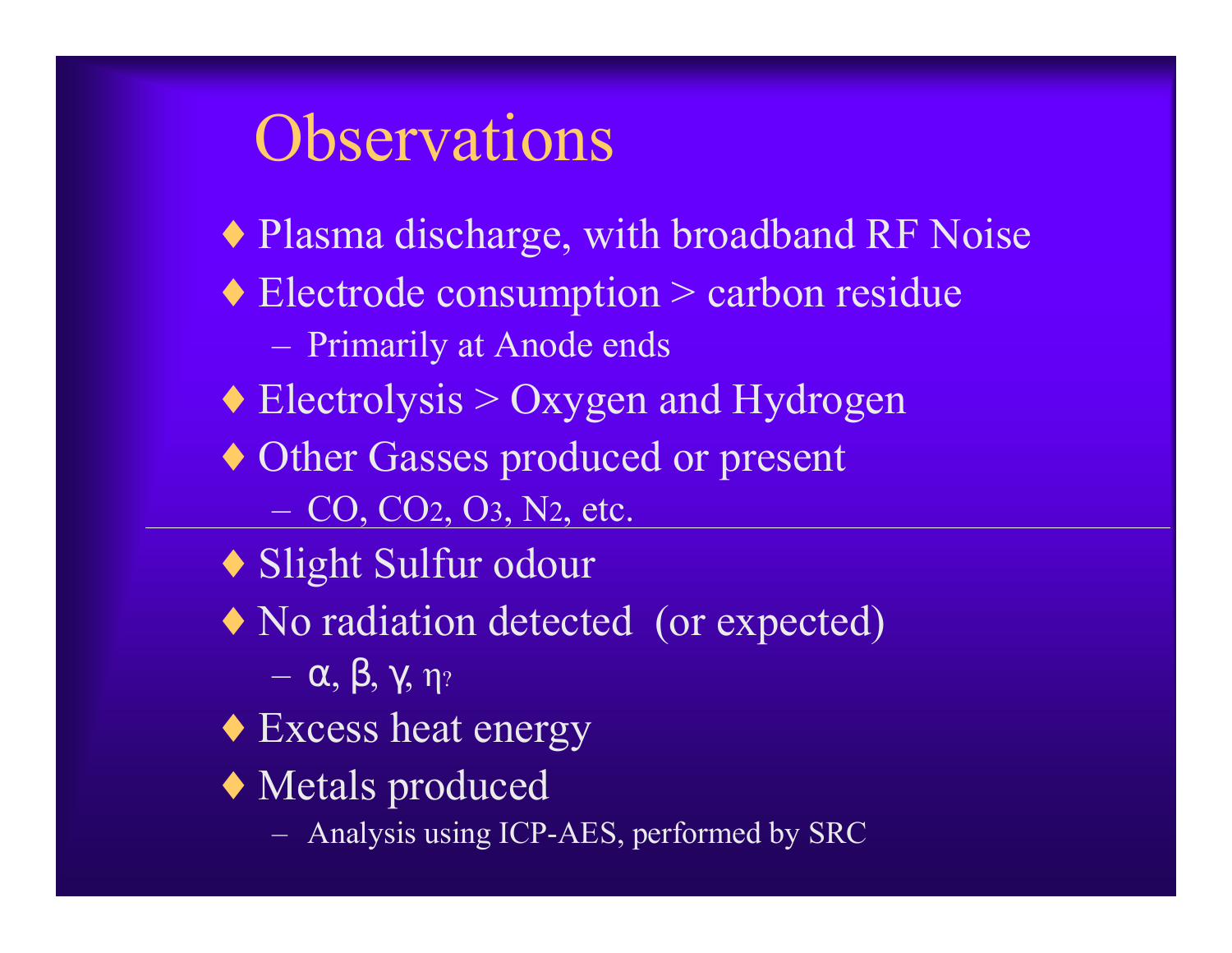## Preliminary Calorimetry Results

♦ Cell temperature rise exceeded input power

- 72K Joules supplied at ~400 watts
- 100K Joules of Water heating
- $-$  COP 1.4
- Fusion Yield?
- ZPE coherence?
- ♦ Inconclusive, but very likely real
	- Power measurement, current spikes, instrumentation issues, system losses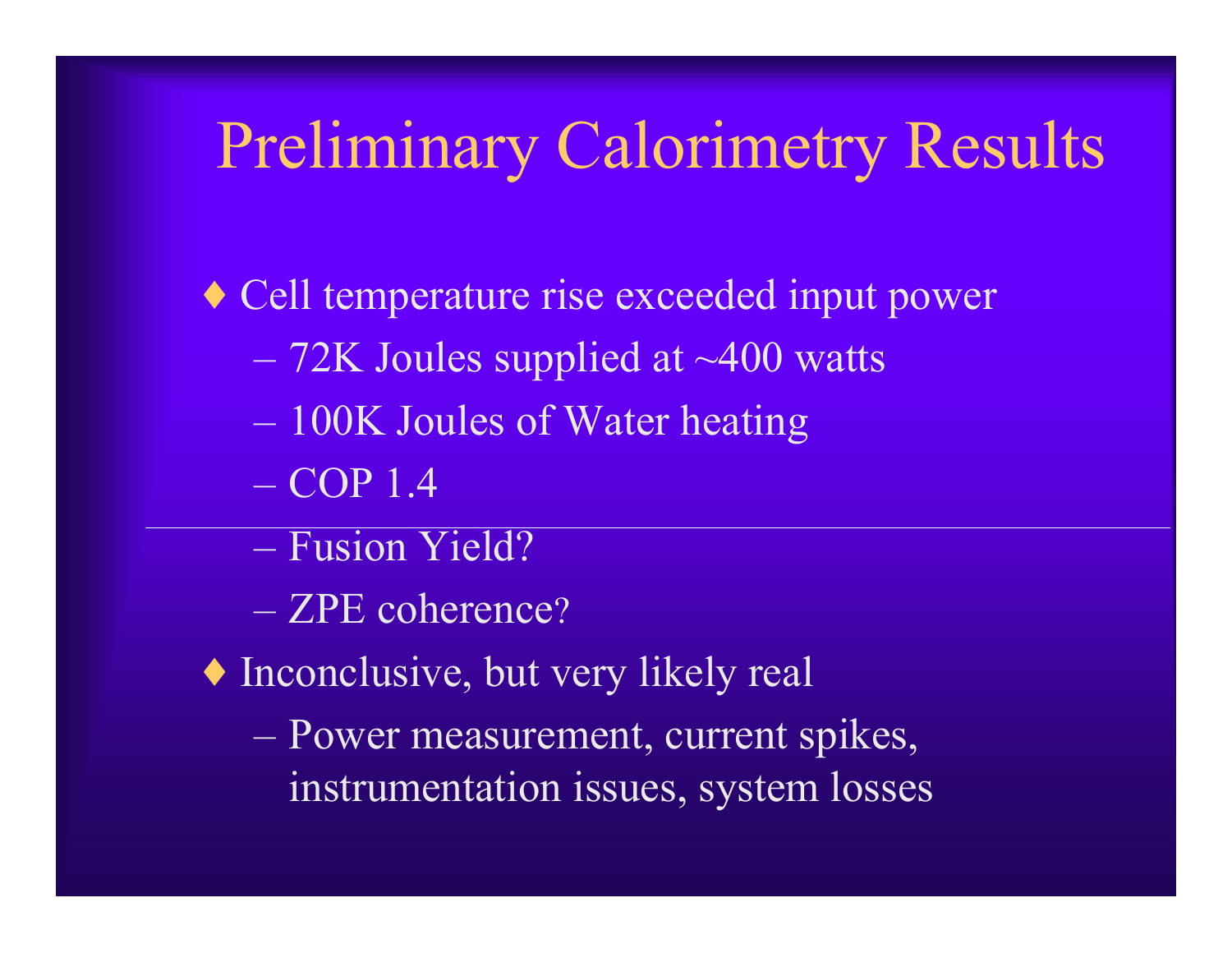## Qualitative Fusion Test

- ♦ Magnetic material extraction
- ♦ Iron and Nickel containing residue
- ♦ Fine dark grey powder residue
- ♦ High concentration of Iron

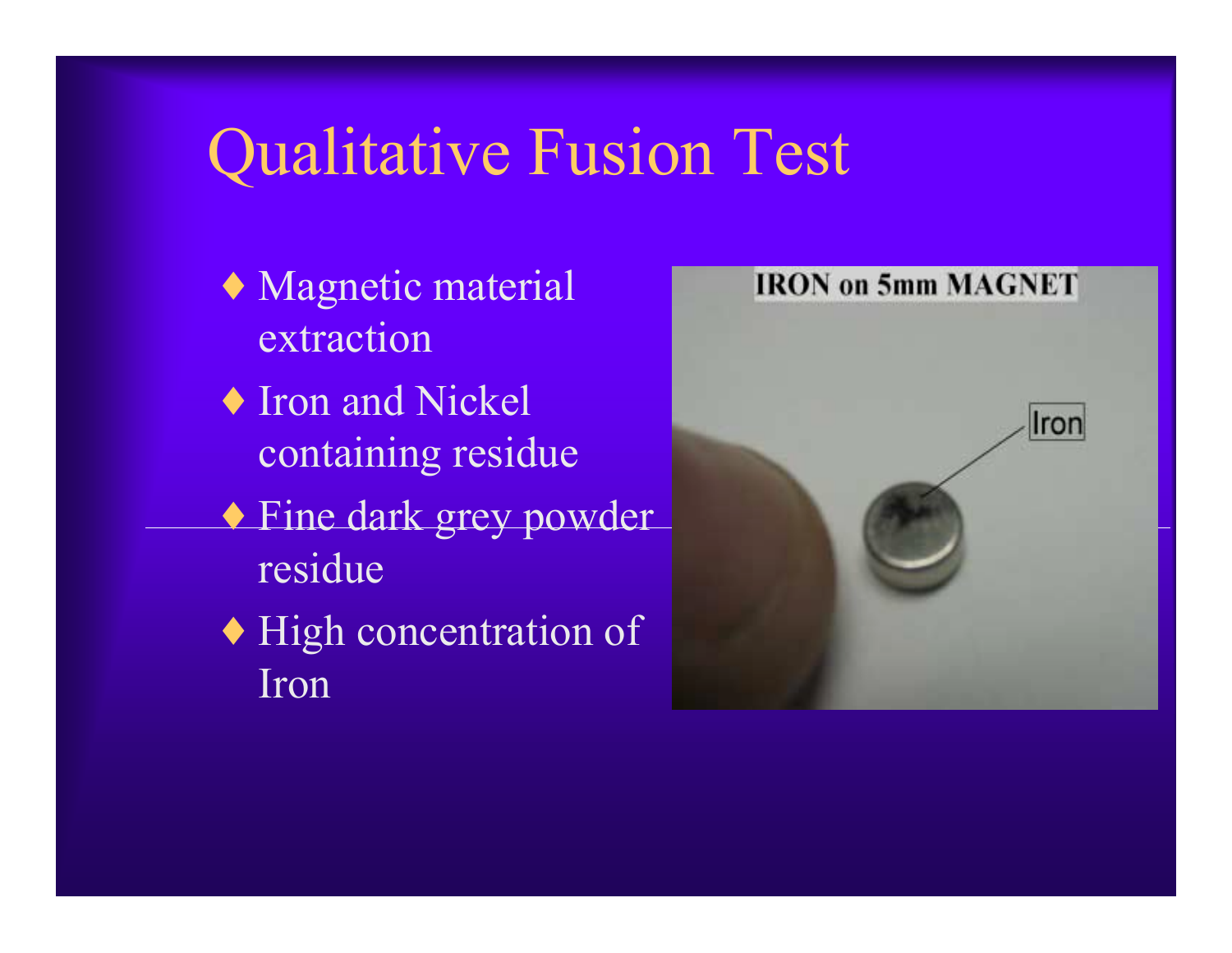#### **Carbon Residue Analysis (ICP-AES)**

|                         | <b>Raw C Pellet</b>             | Residue                        | $Pellet + H2O$                  |                                 | $Residue + H2O$                 |                                |                                         |
|-------------------------|---------------------------------|--------------------------------|---------------------------------|---------------------------------|---------------------------------|--------------------------------|-----------------------------------------|
| Element                 | <b>Control A</b><br>$(\mu g/g)$ | <b>Sample A</b><br>$(\mu g/g)$ | <b>Control B</b><br>$(\mu g/g)$ | <b>Sample B1</b><br>$(\mu g/g)$ | <b>Sample B2</b><br>$(\mu g/g)$ | <b>MAX YIELD</b><br>(Increase) | <b>B.A.R.C.</b><br>For Ref. $(\mu g/g)$ |
| <b>Al 13</b>            | 3 <sup>1</sup>                  | 540                            | 28                              | 740                             | 890                             | 30 X                           | 200                                     |
| <b>Ba</b> 56            | $\overline{2}$                  | 16                             | $\overline{1}$                  | 26 <sup>°</sup>                 | 9 <sup>°</sup>                  | 25 X                           | N/A                                     |
| <b>B</b> 5              | $\boldsymbol{0}$                | $\overline{4}$                 | $\overline{2}$                  | N/A                             | 11                              | 5 X                            | N/A                                     |
| <b>Ca 20</b>            | $\overline{2}$                  | 210                            | 42                              | <b>1930</b>                     | 800                             | 50 X                           | N/A                                     |
| Cr 24                   | $\boldsymbol{0}$                | 47                             | $\boldsymbol{0}$                | 16                              | 13                              | <b>All new</b>                 | 100                                     |
| <b>Cu</b> <sub>29</sub> | $\mathbf 1$                     | 63                             | $\overline{\mathbf{4}}$         | 24                              | 100                             | 25 X                           | N/A                                     |
| Fe 26                   | 3 <sup>1</sup>                  | 950                            | 20                              | 750                             | 450                             | 50 X                           | 1000                                    |
| <b>Pb 82</b>            | $\boldsymbol{0}$                | 18                             | $\overline{2}$                  | N/A                             | $\overline{4}$                  | 10 X                           | N/A                                     |
| Mg12                    | $\overline{2}$                  | 120                            | 6                               | 530                             | 140                             | <b>90 X</b>                    | N/A                                     |
| <b>Mn 25</b>            | $\boldsymbol{0}$                | $\bf{8}$                       | $\boldsymbol{0}$                | 13                              | 8                               | <b>All new</b>                 | 50                                      |
| Ni 28                   | $\mathbf{1}$                    | <b>10</b>                      | $\boldsymbol{0}$                | 12                              | 16                              | All new                        | 500                                     |
| <b>P</b> 15             | $\leq 10$                       | 50                             | $\leq 10$                       | N/A                             | 40                              | 5 X                            | <b>N/A</b>                              |
| <b>K19</b>              | <40                             | 180                            | <40                             | N/A                             | 640                             | 15 <sub>X</sub>                | N/A                                     |
| <b>Na 11</b>            | $\overline{2}$                  | 210                            | 50                              | 430                             | 670                             | 15 <sub>X</sub>                | N/A                                     |
| $Si 16*$                | N/A                             | N/A                            | N/A                             | N/A                             | <b>N/A</b>                      | N/A                            | 500                                     |
| <b>Sr 38</b>            | $\boldsymbol{0}$                | 3 <sup>1</sup>                 | $\boldsymbol{0}$                | 22                              | 10                              | <b>All new</b>                 | N/A                                     |
| <b>Ti</b> 22            | $\boldsymbol{0}$                | 46                             | $\mathbf{1}$                    | N/A                             | 13                              | 50 X                           | N/A                                     |
| Zn 30                   | $\mathbf{1}$                    | 170                            | 8                               | 500                             | 290                             | 60 X                           | N/A                                     |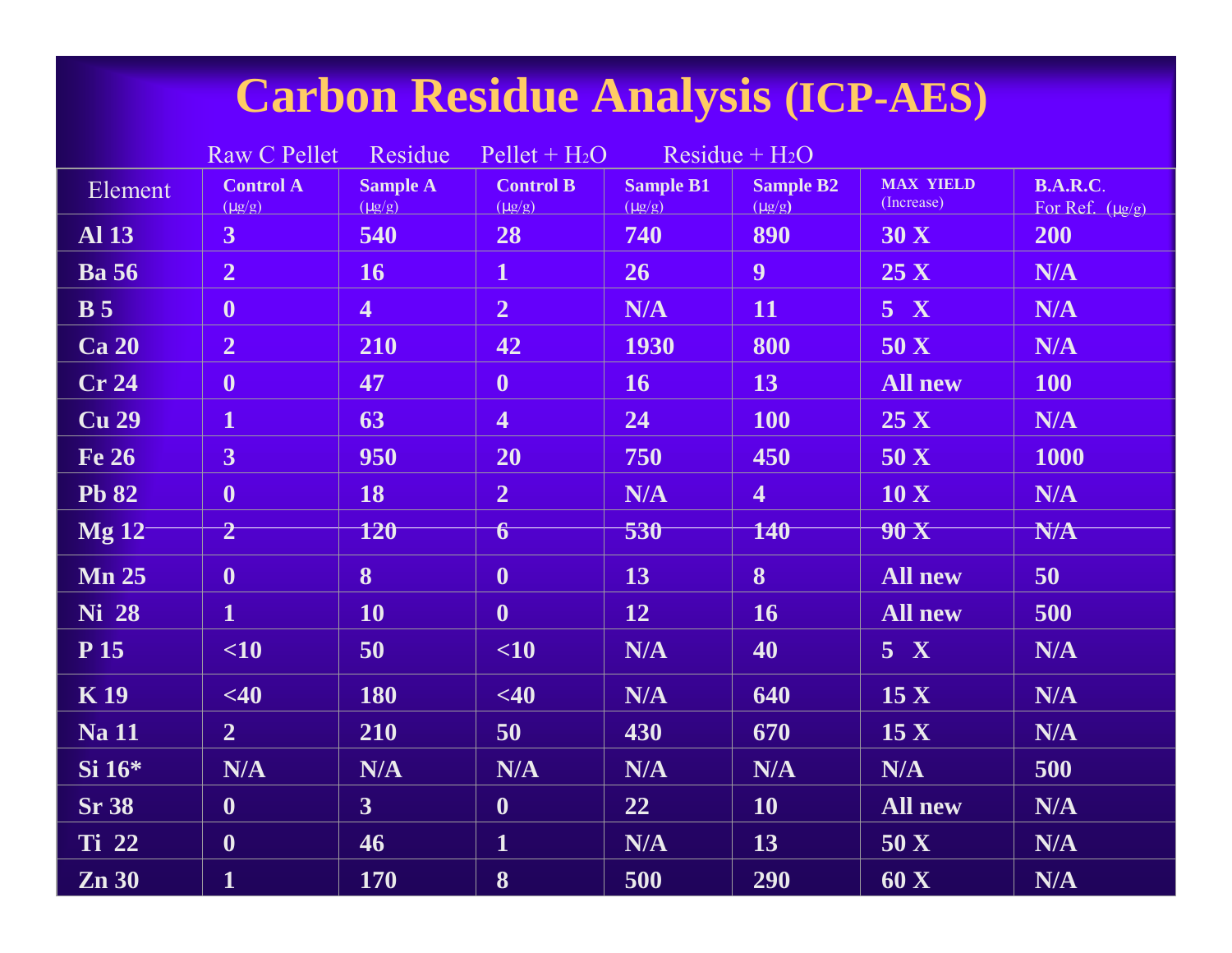#### Fusion Process

- ◆ Plasma arc Electrolysis produces H2, O2, CO, etc.
- Water confined plasma discharge also forms microvoid channels filled with electrons and some entrained Ions from dissolved gasses & particulates
- ♦ Void channels break up into microscopic cavitation bubbles filled with electrons and entrained Ions
- **Coherence** of ZPE via Casimir Effects begins
- Electron filled cavitation bubble collapses due to rapidly escalating radiation pressure
- Entrained ionized atoms and simple molecules compressed within collapsing EV/bubble at extremely high radial pressure & energy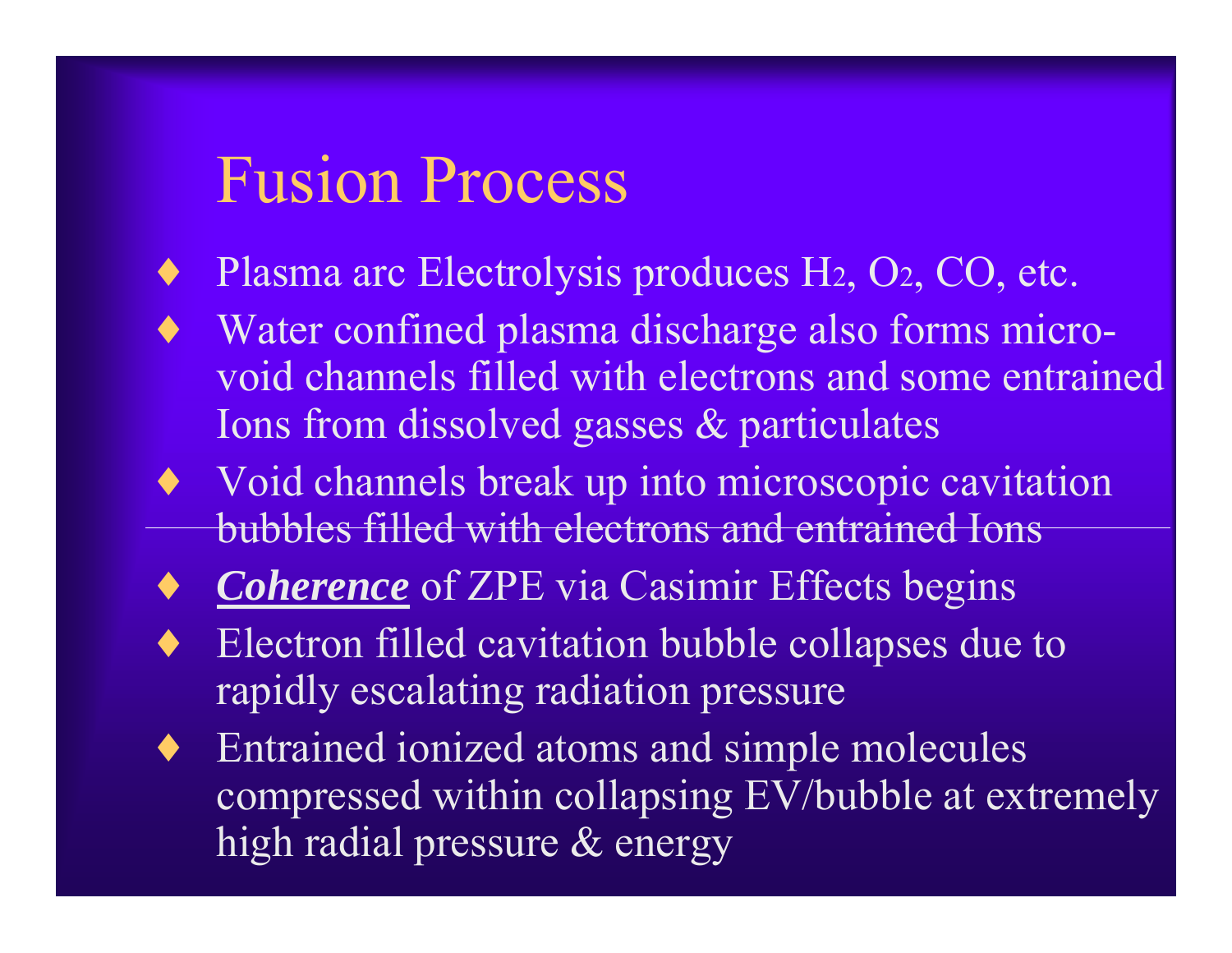## Fusion Process (Cont'd)

- ♦ Nuclei Fuse gently to form new element
	- **market** No violent disruptive impact
- Electron Capture converts excess protons to neutrons
	- ñOr Ejection of protons to form hydrogen
- EV breaks up on impact with anode releasing new atoms and expelling carbon residue
- Cycle repeats at  $>1000$  arcs/sec
	- **marcona** 105 micro-plasma bubbles per arc?
	- ñ106 fusions per plasma bubble?
	- $> 10^{19}$  new atoms created per hour
- ♦ Cohered ZPE stored internal to new atom
	- ñSome released as heat
- Labeled ZEIPPIEN Fusion truncated to ZIPP Fusion
	- ñ Zero-point Energy Induced Plasma Pinch of Ionized Entrained Nuclei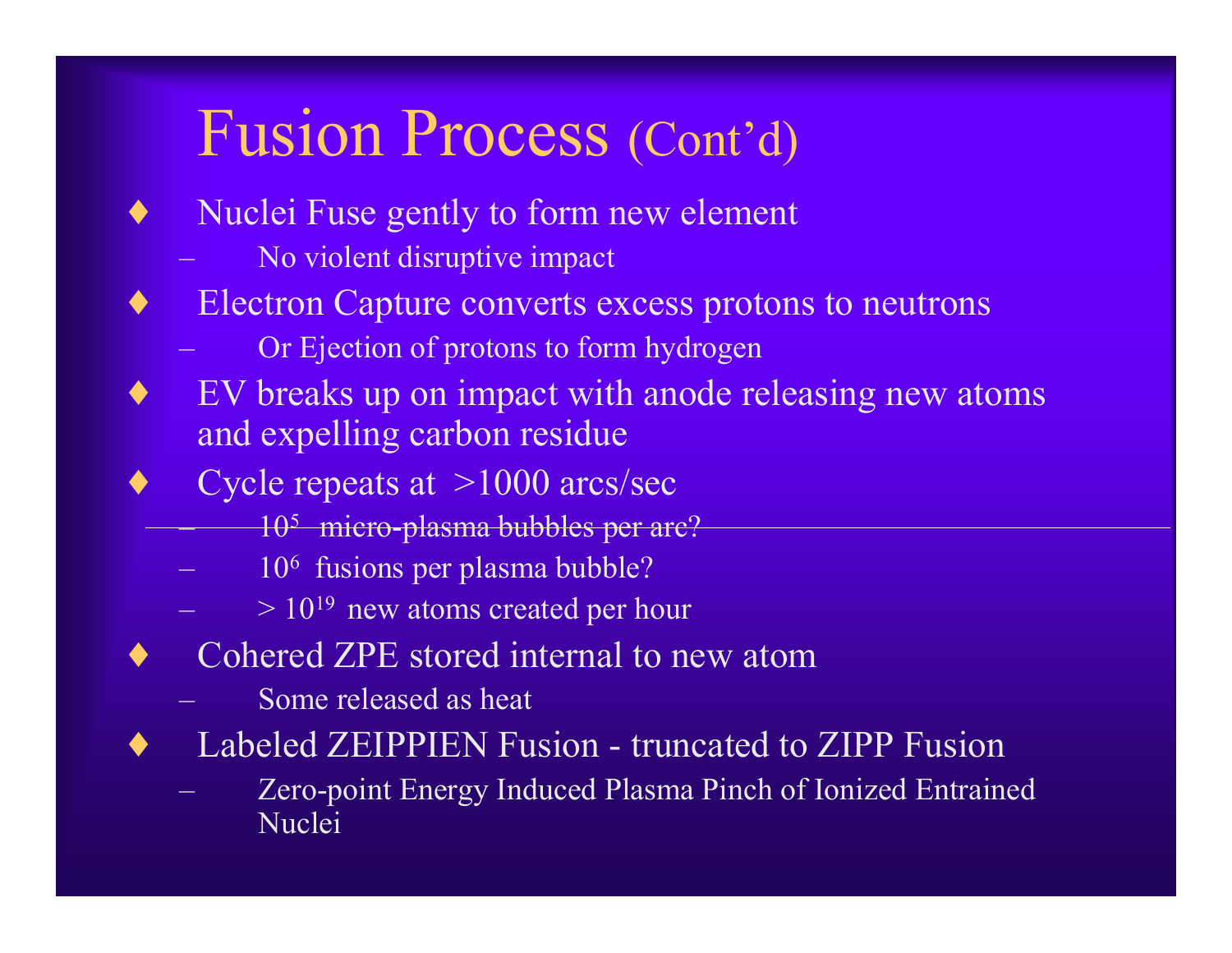### ZIPP Fusion Illustrated



Passive Inertial Confinement? > ZPE Coherence replaces Laser array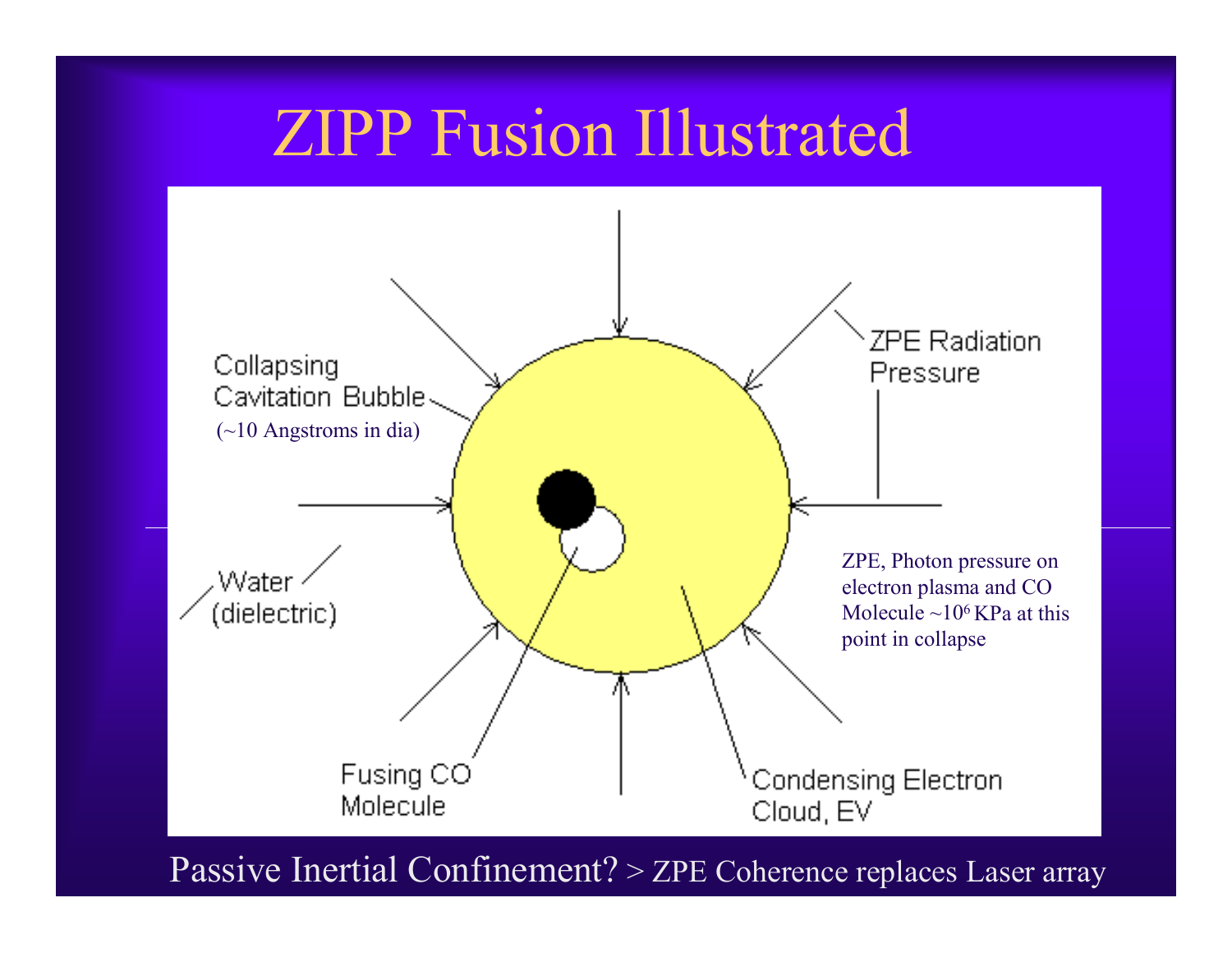## ZIPP Fusion Reactions

♦ Atomic reactions Between individual atoms/ions such as C, N ♦ Diatomic reactions – Diatomic molecules O2, N2, C2, Al2 ♦ Molecular reactions Simple molecules such as CO, CO 2 ♦ Unconfirmed (Precision MS required)  $\blacktriangleright$  Yields of up to  $\sim 10^{19}$  atoms formed (Ca)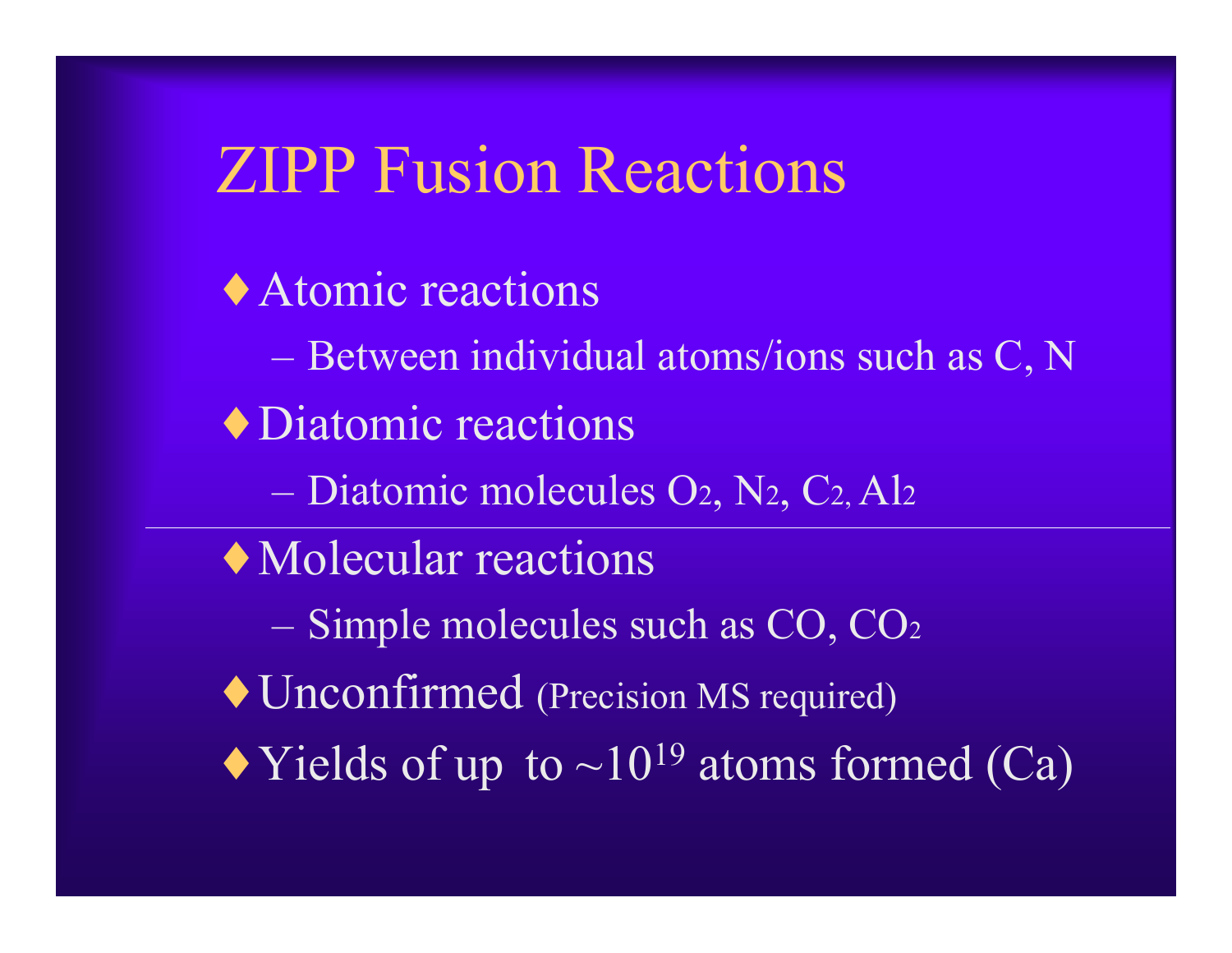#### Atomic Reactions

$$
\blacklozenge \ {}_6C^{12} \qquad \, + \qquad \, _7N^{15} \qquad \ \ \rightarrow \qquad \, _{13}Al^{27}
$$

- $\leftrightarrow 8^{\text{O}^{16}} + 11^{\text{Na}^{23}} \rightarrow 19$  $\rm K^{39}$
- $\leftrightarrow 8^{0^{16}} + \frac{1}{7}N^{15} \rightarrow \frac{15}{15}N^{31}$
- $\leftrightarrow$  <sub>14</sub>Si<sup>28</sup> + <sub>6</sub>C<sup>12</sup>  $\rightarrow$  <sub>20</sub>Ca<sup>40</sup>
- $\leftrightarrow$  <sub>12</sub>Mg<sup>24</sup> +  $8^{\text{O}16}$   $\rightarrow$   $20^{\text{C}a^{40}}$
- $\leftrightarrow$  15<sup>P31</sup> + H  $\rightarrow$  16<sup>S32</sup>

♦ Many others suspected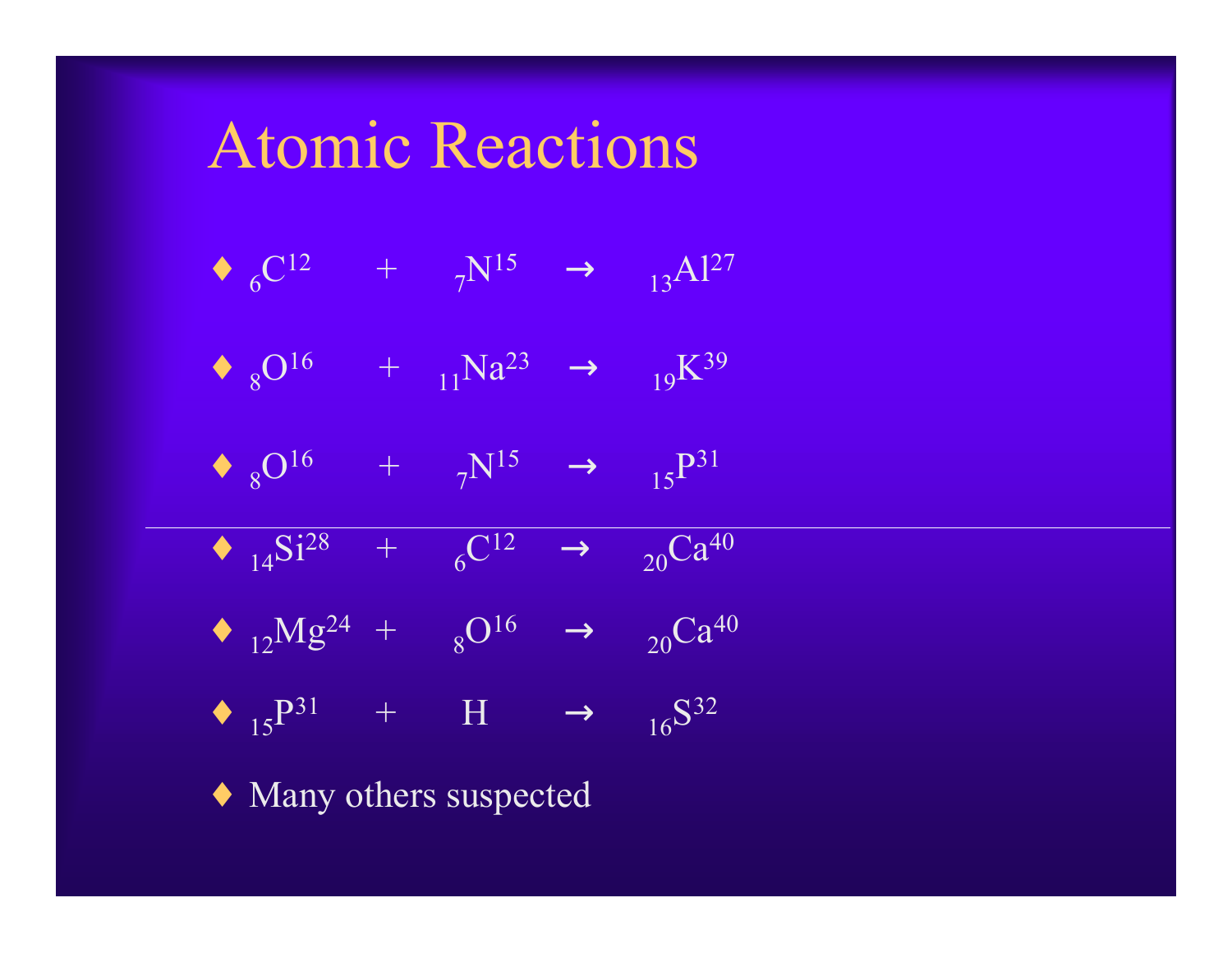# Diatomic Reactions

|  | • 2 $_{14}Si^{28}$ $\rightarrow$ $_{26}Fe^{56}$<br>EC<br>• 2 $_{14}Si^{30}$ $\rightarrow$ $_{28}Ni^{60}$ | $\bullet$ 2 $_6C^{12}$                                                                                                                                                                                                                            | $\rightarrow$ 12Mg <sup>24</sup>                |
|--|----------------------------------------------------------------------------------------------------------|---------------------------------------------------------------------------------------------------------------------------------------------------------------------------------------------------------------------------------------------------|-------------------------------------------------|
|  |                                                                                                          | $\bullet$ 2 $_6C^{12}$                                                                                                                                                                                                                            | $\rightarrow$ 11 <sup>Na<sup>23</sup> + H</sup> |
|  | • 2 <sub>13</sub> Al <sup>27</sup> $\rightarrow$ <sub>26</sub> Fe <sup>54</sup>                          | $\sqrt{28}$ $\sqrt{16}$                                                                                                                                                                                                                           | $\rightarrow$ 16 <sup>S32</sup>                 |
|  | • $2_{16}S^{32}$ $\rightarrow$ $30}Zn^{64}$                                                              | $\begin{array}{c} \begin{array}{cc} \bullet & 3 \ 8 \end{array} & \begin{array}{c} 0^{16} \\ \end{array} & \rightarrow \\ \begin{array}{cc} & \end{array} & \begin{array}{c} 22 \end{array} & \begin{array}{c} 1^{48} \\ \end{array} \end{array}$ |                                                 |
|  | $2 \t 20 \text{Ca}^{42} \rightarrow 38 \text{Sr}^{84}$                                                   | $\left( \text{suspected} \right)$ $\rightarrow$ $_{2}He^{4}$                                                                                                                                                                                      |                                                 |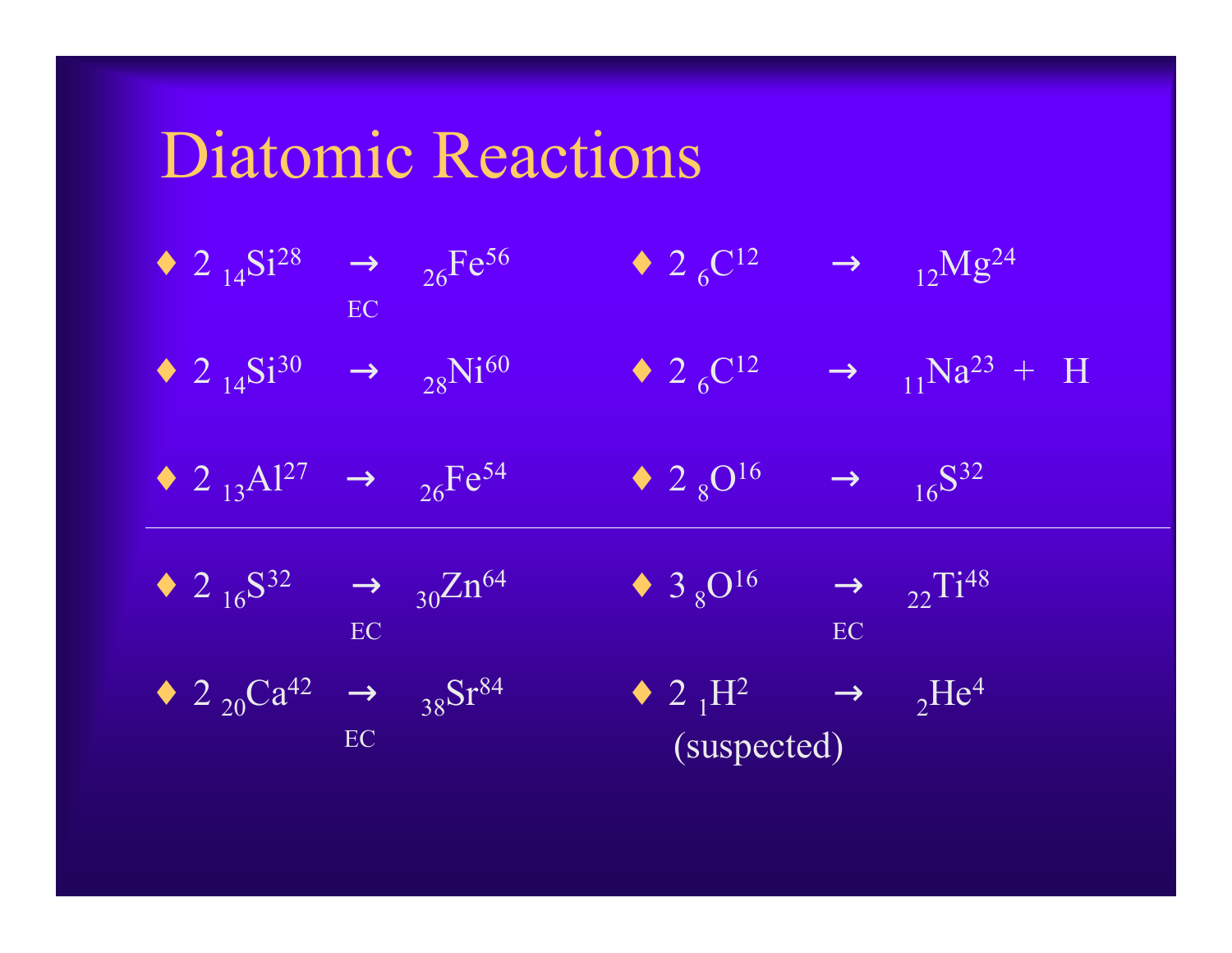#### Molecular Reactions

- $\bullet$  6  $\rm C^{12}$   $_8$  $\rm O^{16} \quad \rightarrow \quad \rm _{14}Si^{28}$
- $\leftrightarrow$  6<sup>C12</sup> 8<sup>O16</sup>  $\rightarrow$  <sub>13</sub>Al<sup>27</sup> + H
- $\bullet$  6  $\rm C^{12}_{\phantom{1}8}$  $\mathrm{O^{16}}_2$  $\rightarrow$  <sub>20</sub>Ca<sup>42</sup> + 2H
- $\bullet$  2<sub>6</sub>  $\rm C^{12}$   $_8$  $\rm O^{16}$   $\rightarrow$  <sub>26</sub>Fe<sup>56</sup>

 $\,\bullet\,$  2  $_8$ O<sup>16</sup><sub>2</sub>

- EC
- $\leftrightarrow$  2<sub>6</sub>C<sup>12</sup> <sub>8</sub>O<sup>16</sup>  $\rightarrow$  <sub>25</sub>Mn<sup>55</sup> + H
- -

EC

- 
- 

 $\rightarrow$  <sub>29</sub>Cu<sup>63</sup> + H

- 
- 
- 
- 
- 
- 
- 
- 
-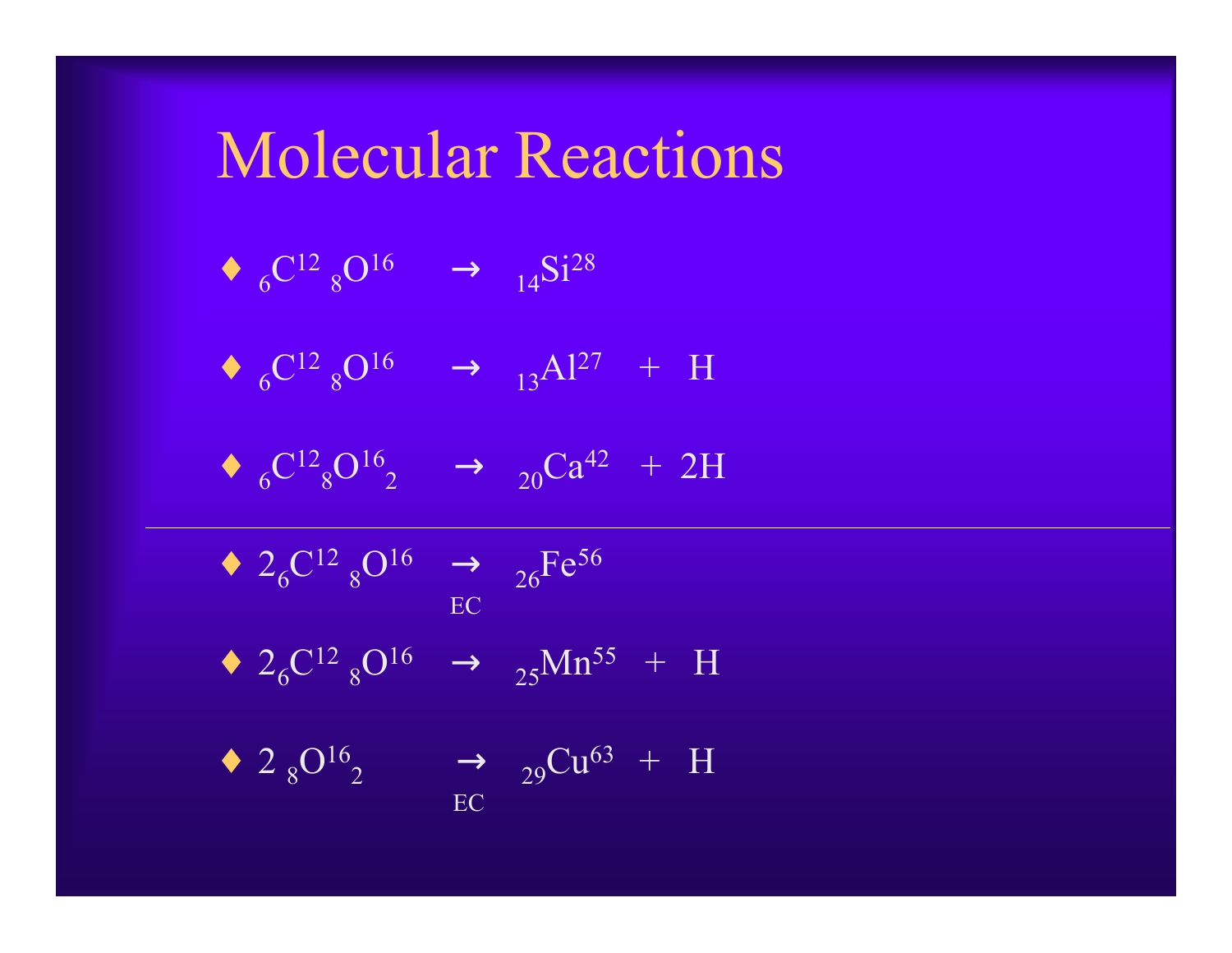#### Some Properties of ZIPP Fusion

- ♦ Normally produces stable Isotopes
- $\blacklozenge$  Without significant radiation  $\alpha$ ,  $\beta$ ,  $\gamma$ , n
- High MeV fusion energies supplied from ZPE Coherence via Casimir effects of Sonoluminescence and Electron Plasma condensation
- ♦ Triggered by low input energy of plasma discharge and or cavitation bubble collapse
- ♦ Fusion of relatively large nuclei implies uniform, smooth compression as opposed to violent impact
- ♦ Simple molecules such as CO and diatomic forms are particularly well suited
- ♦ Electron capture by fusing nuclei to convert excess protons to neutrons is a common occurrence
- ♦ Excess energy is attainable from coherence of ZPE
- Passive form of Inertial Confinement Fusion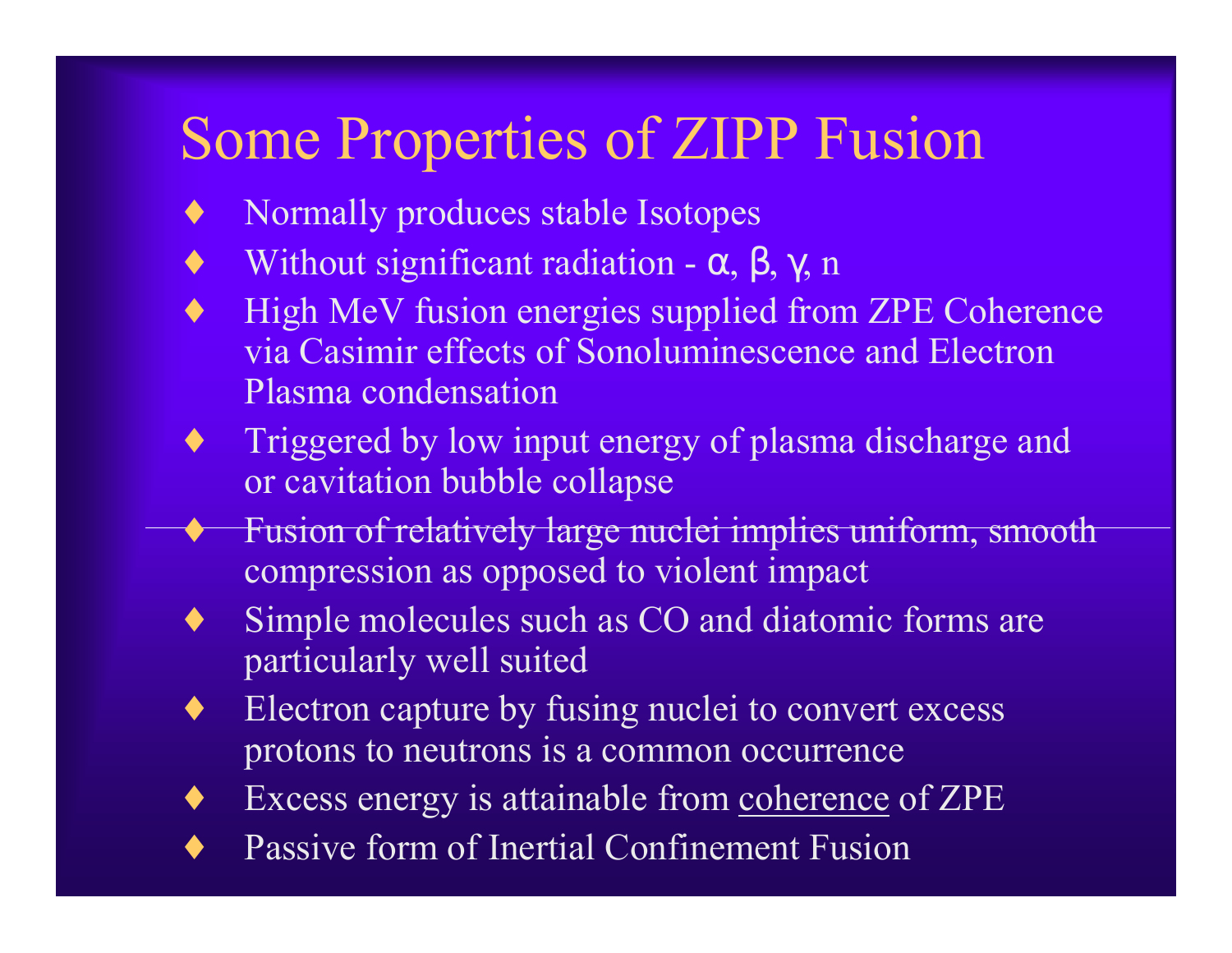## Conclusions

- Low Energy Induced fusion occurs with surprising abundance
- ♦ Low Energy Induced fusion is simply a fact despite the lack of theory
- ♦ Cold Fusion is a misnomer
	- **marcona** High MeV energy from Vacuum ZPE undetected
	- ñRemains stored as the energy of the new atom
- Lavoisier's law does not apply here
	- ñBoth Chemistry and Nuclear physics involved
- Strong force appears to be an ultra close range Casimir effect due to ZPE radiation pressure
- ♦ Excess energy appears to be attainable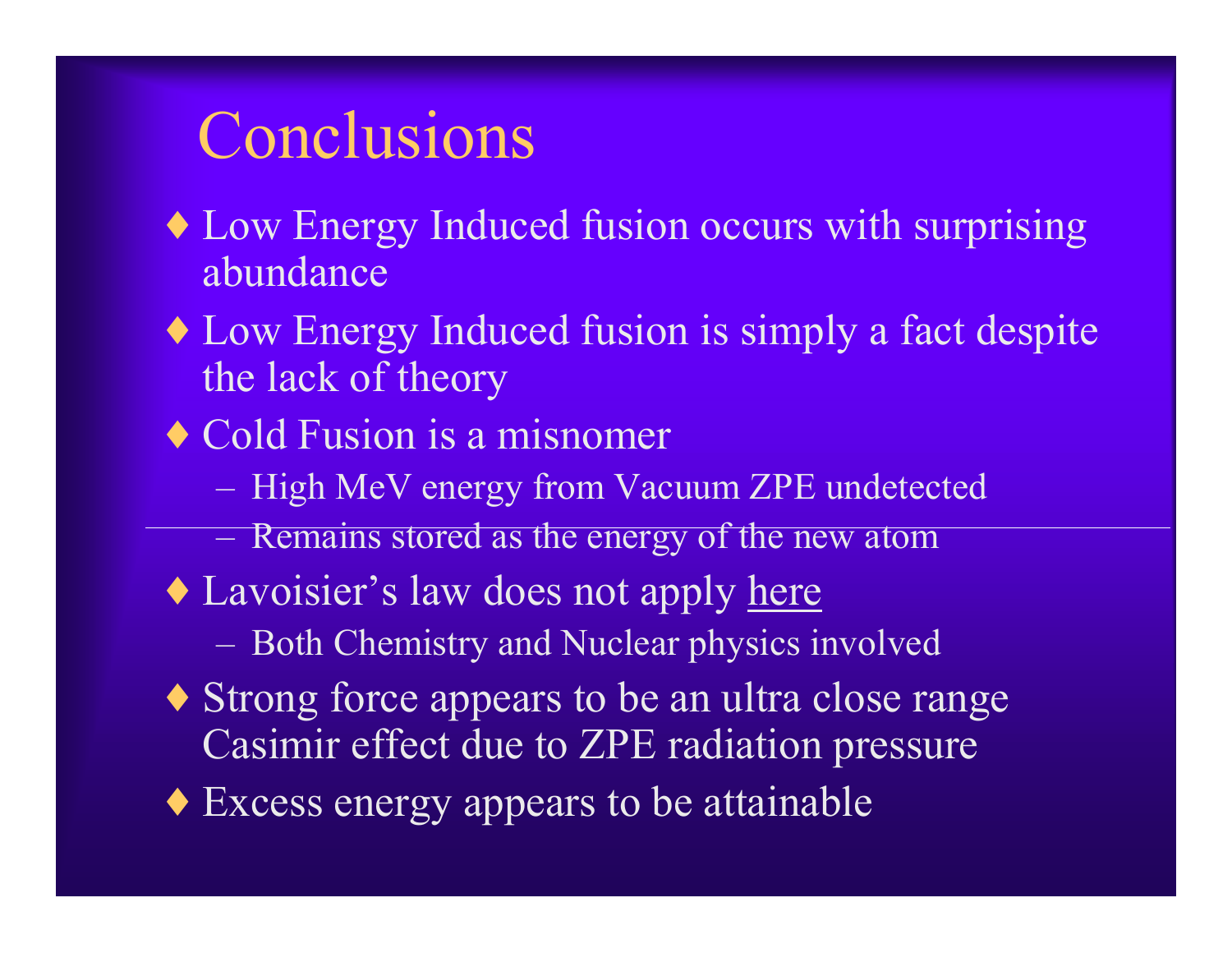#### Recommendations

- ♦ Commit resources for refinement of ZIPP Fusion ñMany other fusion & fission processes envisioned ♦ Prompt application to nuclear waste treatment **marcona**  Accelerated decay, sub-critical fission, stabilize nuclei **Atomic theory requires revision** 
	- ñBohr model accurate for hydrogen only
	- ñCannot explain much of chemistry (bonding, etc.)
	- ñRutherford's estimate of nuclear radius is suspect